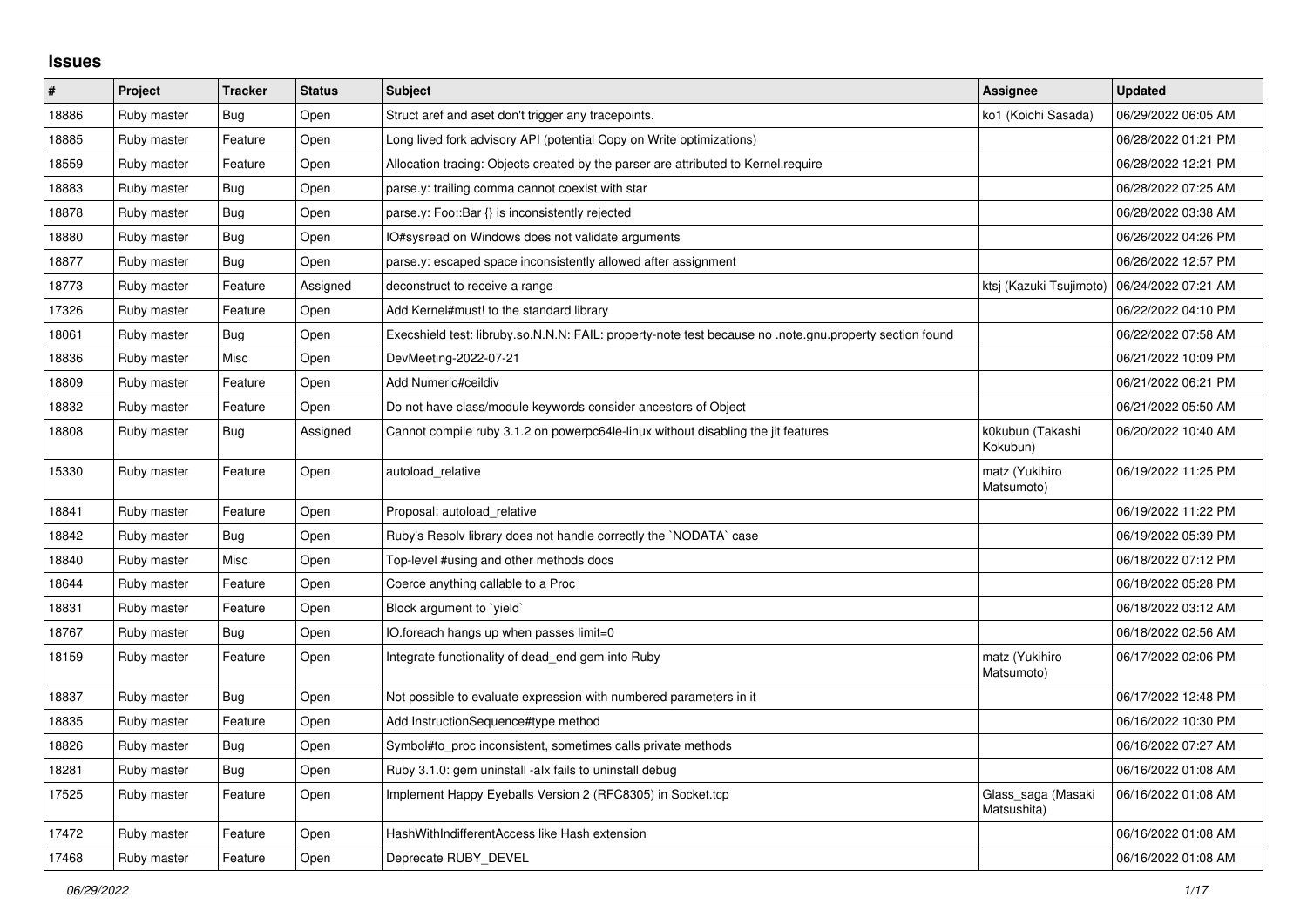| #     | Project     | <b>Tracker</b> | <b>Status</b> | <b>Subject</b>                                                                                                     | Assignee                          | <b>Updated</b>      |
|-------|-------------|----------------|---------------|--------------------------------------------------------------------------------------------------------------------|-----------------------------------|---------------------|
| 16476 | Ruby master | Feature        | Open          | Socket.getaddrinfo cannot be interrupted by Timeout.timeout                                                        | Glass_saga (Masaki<br>Matsushita) | 06/16/2022 01:08 AM |
| 16005 | Ruby master | Feature        | Open          | A variation of Time.iso8601 that can parse yyyy-MM-dd HH:mm:ss                                                     |                                   | 06/16/2022 01:08 AM |
| 16495 | Ruby master | Feature        | Open          | Inconsistent quotes in error messages                                                                              | matz (Yukihiro<br>Matsumoto)      | 06/15/2022 04:21 PM |
| 18780 | Ruby master | <b>Bug</b>     | Open          | Incorrect binding receiver for C API rb eval string()                                                              |                                   | 06/15/2022 12:14 AM |
| 18825 | Ruby master | Feature        | Open          | Specialized instruction for "array literal + `.hash`"                                                              |                                   | 06/14/2022 05:24 PM |
| 8445  | Ruby master | <b>Bug</b>     | Assigned      | IO.open and IO#set enconding does not support :fallback option                                                     | akr (Akira Tanaka)                | 06/14/2022 06:02 AM |
| 18816 | Ruby master | <b>Bug</b>     | Open          | Ractor segfaulting MacOS 12.4 (aarch64 / M1 processor)                                                             |                                   | 06/13/2022 01:46 PM |
| 17995 | Ruby master | <b>Bug</b>     | Open          | Slow down when mjit and Ractor are being used at same time                                                         | k0kubun (Takashi<br>Kokubun)      | 06/11/2022 04:02 AM |
| 18768 | Ruby master | <b>Bug</b>     | Open          | Inconsistent behavior of IO, StringIO and String each_line methods when return paragraph and chomp:<br>true passed |                                   | 06/10/2022 03:46 PM |
| 18822 | Ruby master | Feature        | Open          | Ruby lack a proper method to percent-encode strings for URIs (RFC 3986)                                            |                                   | 06/09/2022 02:42 PM |
| 18435 | Ruby master | <b>Bug</b>     | Open          | Calling `protected` on ancestor method changes result of `instance_methods(false)`                                 |                                   | 06/09/2022 10:23 AM |
| 16597 | Ruby master | Feature        | Open          | missing poll()                                                                                                     |                                   | 06/09/2022 09:14 AM |
| 18821 | Ruby master | Feature        | Open          | Expose Pattern Matching interfaces in core classes                                                                 |                                   | 06/09/2022 07:24 AM |
| 14607 | Ruby master | <b>Bug</b>     | Assigned      | Fix use of the rb_profile_frames start parameter                                                                   | ko1 (Koichi Sasada)               | 06/09/2022 06:12 AM |
| 18657 | Ruby master | <b>Bug</b>     | Open          | IRB raises exception when stdout is a pipe                                                                         |                                   | 06/08/2022 03:34 PM |
| 18464 | Ruby master | <b>Bug</b>     | Assigned      | RUBY_INTERNAL_EVENT_NEWOBJ tracepoint causes an interpreter crash when combined with Ractors                       | ko1 (Koichi Sasada)               | 06/08/2022 08:25 AM |
| 18796 | Ruby master | <b>Bug</b>     | Open          | GC compaction gets stuck on Mac OS when a debugger is attached                                                     |                                   | 06/08/2022 08:25 AM |
| 18795 | Ruby master | Bug            | Open          | Verbose GC debug output with -DRGENGC_DEBUG=5 causes a crash                                                       |                                   | 06/08/2022 08:24 AM |
| 18818 | Ruby master | <b>Bug</b>     | Open          | SEGV (Fiber scheduler?)                                                                                            | ioquatix (Samuel<br>Williams)     | 06/06/2022 06:31 PM |
| 18770 | Ruby master | <b>Bug</b>     | Open          | Inconsistent behavior of IO/StringIO's each methods when called with nil as a separator, limit and chomp:<br>true  |                                   | 06/06/2022 05:38 PM |
| 18790 | Ruby master | Bug            | Assigned      | cannot load such file -- digest (LoadError)                                                                        | hsbt (Hiroshi<br>SHIBATA)         | 06/06/2022 12:41 AM |
| 16150 | Ruby master | Feature        | Open          | Add a way to request a frozen string from to_s                                                                     |                                   | 06/03/2022 04:42 PM |
| 18815 | Ruby master | Feature        | Open          | instance {eval.exec} vs Proc#>>                                                                                    |                                   | 06/02/2022 05:17 PM |
| 18814 | Ruby master | Feature        | Open          | Ractor: add method to query incoming message queue size                                                            |                                   | 06/02/2022 11:59 AM |
| 18812 | Ruby master | Feature        | Open          | Add ability to trace exit locations for YJIT                                                                       |                                   | 06/01/2022 02:42 PM |
| 18658 | Ruby master | <b>Bug</b>     | Open          | Need openssl 3 support for Ubuntu 22.04 (Ruby 2.7.x and 3.0.x)                                                     | rhenium (Kazuki<br>Yamaguchi)     | 05/30/2022 08:06 PM |
| 18810 | Ruby master | <b>Bug</b>     | Open          | Make `Kernel#p` interruptable.                                                                                     | ioquatix (Samuel<br>Williams)     | 05/30/2022 12:44 AM |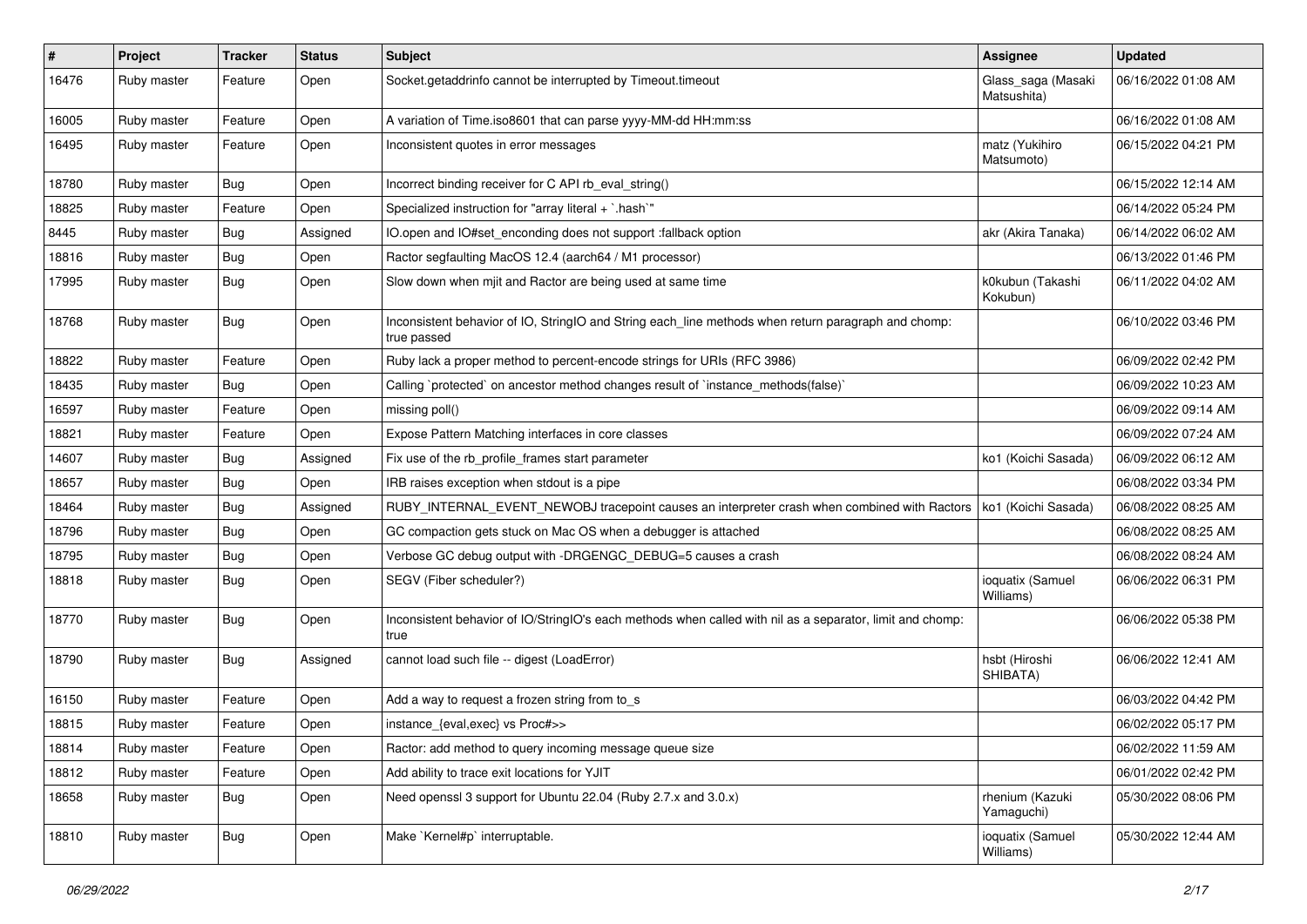| $\vert$ # | Project     | <b>Tracker</b> | <b>Status</b> | Subject                                                                                  | <b>Assignee</b>     | <b>Updated</b>      |
|-----------|-------------|----------------|---------------|------------------------------------------------------------------------------------------|---------------------|---------------------|
| 18608     | Ruby master | Bug            | Open          | 'require': cannot load such file -- ripper (LoadError) after 'make distclean'            |                     | 05/27/2022 04:10 AM |
| 18444     | Ruby master | Bug            | Open          | Trapped TSTP causes a locking deadlock in 3.0.3 onward                                   |                     | 05/26/2022 10:29 PM |
| 18286     | Ruby master | Bug            | Open          | Universal arm64/x86_84 binary built on an x86_64 machine segfaults/is killed on arm64    |                     | 05/26/2022 09:45 PM |
| 18678     | Ruby master | Bug            | Open          | Crash on Mac - vm_call0_cfunc_with_frame                                                 |                     | 05/26/2022 05:40 PM |
| 18805     | Ruby master | <b>Bug</b>     | Open          | IO::Buffer is inconsistent when returning a string from an empty buffer                  |                     | 05/25/2022 12:45 PM |
| 14602     | Ruby master | Feature        | Open          | Version of dig that raises error if a key is not present                                 |                     | 05/25/2022 12:02 PM |
| 18804     | Ruby master | Bug            | Open          | Invalid line number for putnil instruction                                               |                     | 05/25/2022 09:22 AM |
| 18799     | Ruby master | Bug            | Open          | Refinement#import_methods vs attr_reader                                                 |                     | 05/25/2022 06:50 AM |
| 18798     | Ruby master | Feature        | Open          | 'UnboundMethod#==' with inherited classes                                                |                     | 05/25/2022 12:32 AM |
| 18761     | Ruby master | Misc           | Open          | provide an example wasm project                                                          | katei (Yuta Saito)  | 05/23/2022 11:01 AM |
| 18797     | Ruby master | <b>Bug</b>     | Open          | Third argument to Regexp.new is a bit broken                                             |                     | 05/23/2022 10:11 AM |
| 16829     | Ruby master | Bug            | Open          | Exceptions raised from within an enumerated method lose part of their stacktrace         |                     | 05/20/2022 07:25 PM |
| 18794     | Ruby master | <b>Bug</b>     | Open          | Windows ucrt - intermittent SEGV TestObjSpace#test_reachable_objects_during_iteration    |                     | 05/20/2022 05:19 PM |
| 18774     | Ruby master | Feature        | Open          | Add Queue#pop(timeout:)                                                                  |                     | 05/20/2022 12:27 AM |
| 17996     | Ruby master | Bug            | Open          | Cygwin: thread + pipe behavior since Ruby 2.6                                            | cruby-cygwin        | 05/19/2022 08:20 AM |
| 17882     | Ruby master | Bug            | Assigned      | bootstraptest/test_ractor.rb:224 segfaults on Cygwin                                     | cruby-cygwin        | 05/19/2022 08:20 AM |
| 15334     | Ruby master | Bug            | Open          | child_info_fork::abort: address space needed by 'emoji_iso2022_kddi.so' on cygwin        | cruby-cygwin        | 05/19/2022 08:20 AM |
| 15097     | Ruby master | <b>Bug</b>     | Open          | Gem install fails on Ruby 2.5.1 with Cygwin (get_dns_server_list undefined)              | cruby-cygwin        | 05/19/2022 08:20 AM |
| 13999     | Ruby master | <b>Bug</b>     | Assigned      | Cygwin 000 ripper_state_lex.rb 0000000                                                   | cruby-cygwin        | 05/19/2022 08:20 AM |
| 12506     | Ruby master | Bug            | Assigned      | On cygwin, Feature #5994 does not work                                                   | cruby-cygwin        | 05/19/2022 08:20 AM |
| 12445     | Ruby master | Bug            | Assigned      | Testing TestlO#test_open_fifo_does_not_block_other_threads results in deadlock on cygwin | cruby-cygwin        | 05/19/2022 08:20 AM |
| 12444     | Ruby master | Bug            | Assigned      | Segmentation fault when running TestException#test_machine_stackoverflow on cygwin       | cruby-cygwin        | 05/19/2022 08:20 AM |
| 12442     | Ruby master | Bug            | Assigned      | TestArgf#test_textmode fails on cygwin                                                   | cruby-cygwin        | 05/19/2022 08:20 AM |
| 11840     | Ruby master | <b>Bug</b>     | Open          | Error with "make check" on Cygwin                                                        | cruby-cygwin        | 05/19/2022 08:20 AM |
| 9409      | Ruby master | Bug            | Open          | Cygwin I "filesystem" I encoding IIIIIIIIIIIII                                           | cruby-cygwin        | 05/19/2022 08:20 AM |
| 18783     | Ruby master | <b>Bug</b>     | Open          | OptionParser should recognize "-" as an optional argument                                |                     | 05/19/2022 12:15 AM |
| 18782     | Ruby master | <b>Bug</b>     | Open          | Race conditions in autoload when loading the same feature with multiple threads.         |                     | 05/18/2022 09:22 PM |
| 18751     | Ruby master | <b>Bug</b>     | Open          | Regression on master for Method#== when comparing public with private method             |                     | 05/18/2022 01:27 AM |
| 18789     | Ruby master | Bug            | Open          | make test-bundled-gems failed after make install                                         |                     | 05/18/2022 01:01 AM |
| 18784     | Ruby master | <b>Bug</b>     | Open          | FileUtils.rm_f` and `FileUtils.rm_rf` should not mask exceptions                         |                     | 05/16/2022 09:04 AM |
| 17363     | Ruby master | Feature        | Assigned      | Timeouts                                                                                 | ko1 (Koichi Sasada) | 05/14/2022 09:06 AM |
| 17316     | Ruby master | Feature        | Open          | On memoization                                                                           |                     | 05/13/2022 11:32 AM |
| 18776     | Ruby master | Feature        | Open          | <b>Object Shapes</b>                                                                     |                     | 05/13/2022 01:11 AM |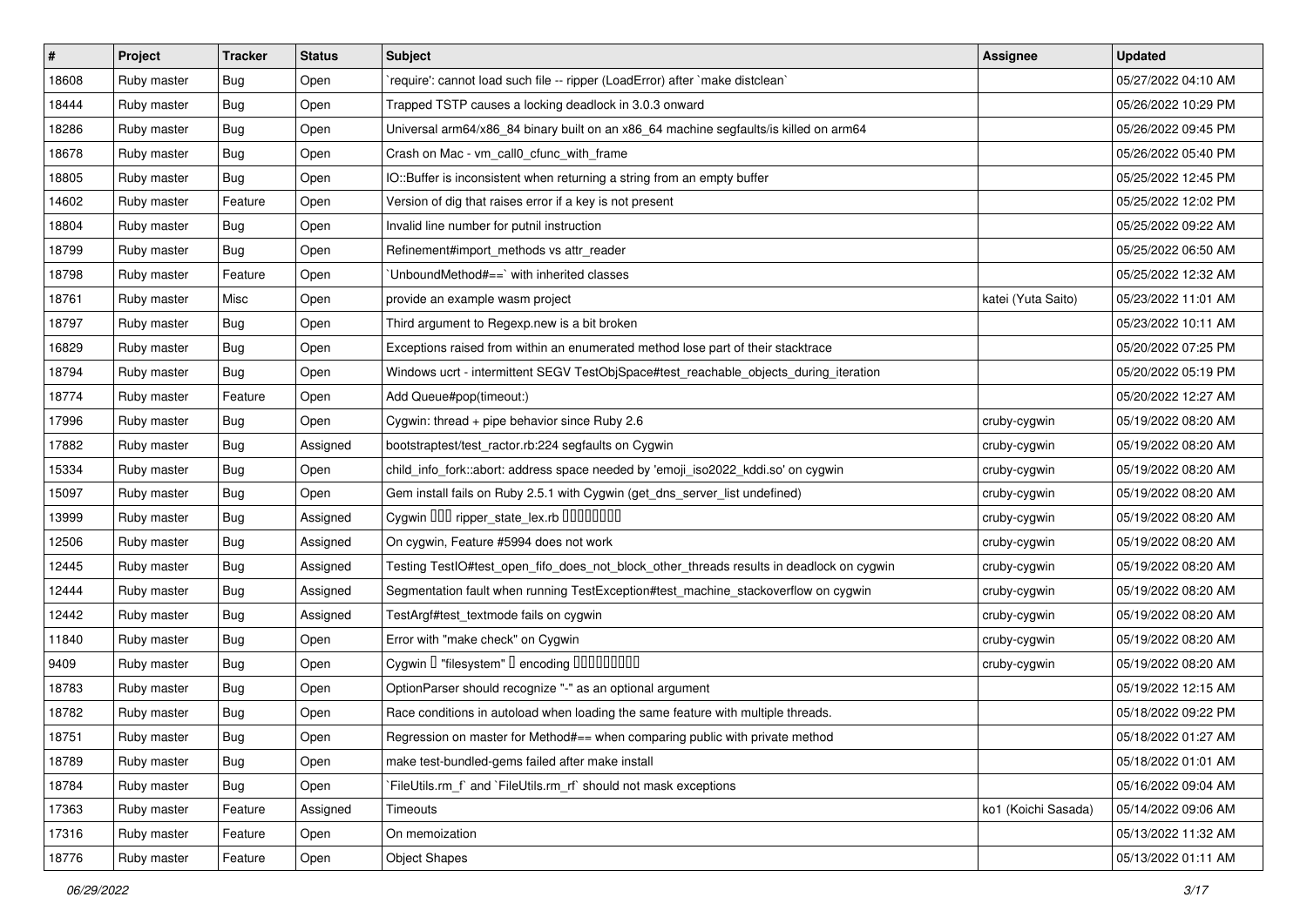| $\vert$ # | Project     | <b>Tracker</b> | <b>Status</b> | <b>Subject</b>                                                                                       | <b>Assignee</b>              | <b>Updated</b>      |
|-----------|-------------|----------------|---------------|------------------------------------------------------------------------------------------------------|------------------------------|---------------------|
| 18654     | Ruby master | Feature        | Open          | Enhancements to prettyprint                                                                          | akr (Akira Tanaka)           | 05/12/2022 01:44 PM |
| 18642     | Ruby master | Feature        | Open          | Named ripper fields                                                                                  |                              | 05/12/2022 01:37 PM |
| 18763     | Ruby master | <b>Bug</b>     | Open          | The configure option "--with-openssl-dir" has lower precedence than pkg-config                       |                              | 05/11/2022 11:39 AM |
| 18690     | Ruby master | Feature        | Open          | Allow `Kernel#then` to take arguments                                                                |                              | 05/10/2022 06:16 PM |
| 18764     | Ruby master | Bug            | Open          | Build Error when Using msys2-mingw64 and Ruby 3.2                                                    |                              | 05/10/2022 06:48 AM |
| 18384     | Ruby master | Feature        | Open          | <b>Pattern Match Object</b>                                                                          |                              | 05/07/2022 06:01 PM |
| 18762     | Ruby master | Feature        | Open          | Add an Array#undigits that compliments Integer#digits                                                |                              | 05/03/2022 08:08 PM |
| 18760     | Ruby master | <b>Bug</b>     | Open          | Ractors vs "skynet" microbenchmark                                                                   |                              | 05/02/2022 11:36 PM |
| 18758     | Ruby master | Bug            | Open          | Ruby fails to build on M1 Mac when x86 Homebrew is installed                                         |                              | 04/28/2022 03:19 PM |
| 18759     | Ruby master | <b>Bug</b>     | Open          | snapshot-ruby_2_7: test failure on macos-12                                                          |                              | 04/28/2022 12:18 AM |
| 18757     | Ruby master | Feature        | Open          | Introduce %R percent literal for anchored regular expression patterns                                |                              | 04/27/2022 05:30 PM |
| 18740     | Ruby master | <b>Bug</b>     | Open          | Use of rightward assignment changes line number needed for line-targeted TracePoint                  |                              | 04/27/2022 09:56 AM |
| 18685     | Ruby master | Feature        | Open          | Enumerator.product: Cartesian product of enumerables                                                 |                              | 04/26/2022 07:02 AM |
| 18133     | Ruby master | <b>Bug</b>     | Assigned      | LTO: TestGCCompact#test_ast_compacts segfaults on i686                                               |                              | 04/23/2022 04:19 PM |
| 18731     | Ruby master | <b>Bug</b>     | Open          | Parallel test-all sometimes does not run at all some tests                                           |                              | 04/23/2022 12:58 PM |
| 18737     | Ruby master | <b>Bug</b>     | Open          | Windows 'require' is case independent                                                                |                              | 04/22/2022 06:18 PM |
| 18683     | Ruby master | Feature        | Open          | Allow to create hashes with a specific capacity.                                                     |                              | 04/22/2022 02:34 PM |
| 18622     | Ruby master | <b>Bug</b>     | Open          | const_get still looks in Object, while lexical constant lookup no longer does                        |                              | 04/22/2022 11:26 AM |
| 18567     | Ruby master | <b>Bug</b>     | Open          | Depending on default gems in stdlib gems when not needed considered harmful                          | hsbt (Hiroshi<br>SHIBATA)    | 04/21/2022 04:45 PM |
| 18668     | Ruby master | Feature        | Open          | Merge `io-nonblock` gems into core                                                                   |                              | 04/21/2022 10:02 AM |
| 18630     | Ruby master | Feature        | Open          | Introduce general `IO#timeout` and `IO#timeout=`for all (non-)blocking operations.                   |                              | 04/21/2022 09:36 AM |
| 18677     | Ruby master | <b>Bug</b>     | Assigned      | BigDecimal#power (**) returns FloatDomainError when passing an infinite parameter                    | mrkn (Kenta Murata)          | 04/20/2022 02:04 AM |
| 18743     | Ruby master | <b>Bug</b>     | Open          | Enumerator#next / peek re-use each others stacktraces                                                |                              | 04/19/2022 02:42 PM |
| 18726     | Ruby master | Misc           | Open          | CI Error on c99 and c2x                                                                              | shyouhei (Shyouhei<br>Urabe) | 04/19/2022 09:05 AM |
| 10548     | Ruby master | Feature        | Open          | remove callcc (Callcc is now going obsoleted. Please use Fiber.)                                     |                              | 04/18/2022 09:07 AM |
| 18738     | Ruby master | Bug            | Open          | IRB can't recognize heredoc after words                                                              |                              | 04/18/2022 12:00 AM |
| 18727     | Ruby master | <b>Bug</b>     | Assigned      | Make failed on x86_64-cygwin (LoadError)                                                             | peterzhu2118 (Peter<br>Zhu)  | 04/16/2022 05:15 AM |
| 18736     | Ruby master | Feature        | Open          | self-p for method chain                                                                              |                              | 04/15/2022 11:09 AM |
| 18733     | Ruby master | Bug            | Open          | Ruby GC problems cause performance issue with Ractor                                                 |                              | 04/15/2022 09:13 AM |
| 18725     | Ruby master | Misc           | Open          | IO#write and IO#wait_writable block for write pipe if read pipe is closed in other thread on OpenBSD |                              | 04/13/2022 11:20 PM |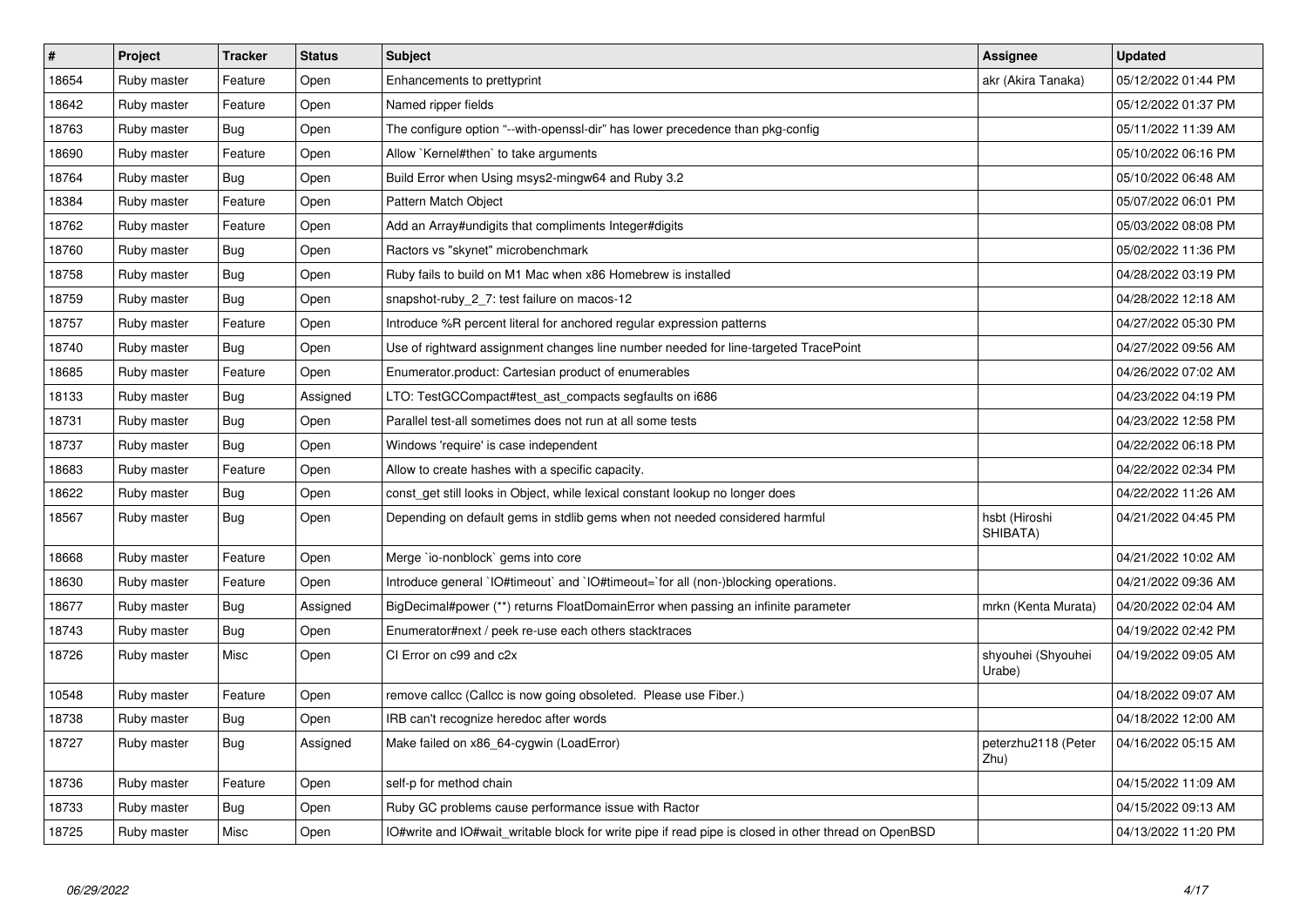| $\sharp$ | Project     | <b>Tracker</b> | <b>Status</b> | Subject                                                                                                             | Assignee                     | <b>Updated</b>      |
|----------|-------------|----------------|---------------|---------------------------------------------------------------------------------------------------------------------|------------------------------|---------------------|
| 17849    | Ruby master | Feature        | Open          | Fix Timeout timeout so that it can be used in threaded Web servers                                                  | matz (Yukihiro<br>Matsumoto) | 04/10/2022 06:26 AM |
| 18686    | Ruby master | Bug            | Open          | Regexp supporting unexpected age properties in Ruby < 3.2                                                           |                              | 04/08/2022 06:52 PM |
| 18455    | Ruby master | Bug            | Open          | IO#close` has poor performance and difficult to understand semantics.                                               |                              | 04/04/2022 02:02 AM |
| 18675    | Ruby master | Feature        | Open          | Add new exception class for resolv timeouts                                                                         |                              | 04/01/2022 11:22 PM |
| 16978    | Ruby master | Feature        | Open          | Ruby should not use realpath for __FILE__                                                                           | nobu (Nobuyoshi<br>Nakada)   | 04/01/2022 11:30 AM |
| 18674    | Ruby master | Bug            | Open          | Build failure `make up` with WSL2                                                                                   |                              | 04/01/2022 08:51 AM |
| 18605    | Ruby master | Bug            | Open          | Fails to run on (newer) 32bit Windows with ucrt                                                                     |                              | 04/01/2022 07:52 AM |
| 18594    | Ruby master | Feature        | Open          | Add a #to_h method on URI::Generic                                                                                  |                              | 03/31/2022 01:18 PM |
| 18247    | Ruby master | Bug            | Open          | weird results for `Array#slice` or `Array#[]` with argument of type `Enumerator::ArithmeticSequence`                |                              | 03/30/2022 11:05 PM |
| 18396    | Ruby master | Bug            | Open          | An unexpected "hash value omission" syntax error when without parentheses call expr follows                         |                              | 03/29/2022 09:58 PM |
| 18666    | Ruby master | Bug            | Open          | No rule to make target 'yaml/yaml.h', needed by 'api.o'                                                             | hsbt (Hiroshi<br>SHIBATA)    | 03/29/2022 11:17 AM |
| 18571    | Ruby master | Feature        | Assigned      | Removed the bundled sources from release package after Ruby 3.2                                                     | hsbt (Hiroshi<br>SHIBATA)    | 03/28/2022 06:23 AM |
| 18661    | Ruby master | Bug            | Open          | Net::HTTP behavior changed between 2.6 and 3.1 on windows.                                                          |                              | 03/25/2022 01:57 PM |
| 18659    | Ruby master | Feature        | Open          | Create a Binding at the time of an exception and make it available to Rescue                                        |                              | 03/25/2022 10:55 AM |
| 18179    | Ruby master | Feature        | Open          | Add Math methods to Numeric                                                                                         |                              | 03/24/2022 02:54 PM |
| 18462    | Ruby master | Feature        | Open          | Proposal to merge WASI based WebAssembly support                                                                    |                              | 03/24/2022 03:05 AM |
| 18371    | Ruby master | Misc           | Assigned      | Release branches (release information in general)                                                                   | naruse (Yui NARUSE)          | 03/23/2022 10:32 PM |
| 18553    | Ruby master | <b>Bug</b>     | Open          | Memory leak on compiling method call with kwargs                                                                    | ko1 (Koichi Sasada)          | 03/23/2022 09:34 PM |
| 18651    | Ruby master | <b>Bug</b>     | Open          | oob access in CP51932 -> CP50220 transcoder                                                                         | akr (Akira Tanaka)           | 03/23/2022 01:17 PM |
| 18639    | Ruby master | Feature        | Open          | Update Unicode data to Unicode Version 15.0.0                                                                       | duerst (Martin Dürst)        | 03/22/2022 07:38 PM |
| 17548    | Ruby master | Feature        | Open          | Need simple way to include symlink directories in Dir.glob                                                          |                              | 03/21/2022 01:35 PM |
| 17196    | Ruby master | Bug            | Assigned      | Segmentation Fault with Socket#close in Ractors                                                                     | ko1 (Koichi Sasada)          | 03/20/2022 01:52 PM |
| 18640    | Ruby master | Feature        | Open          | default empty string argument for `String#sub` and `String#sub!`, e.g. `"hello".sub("I")`                           |                              | 03/19/2022 02:33 AM |
| 18647    | Ruby master | Feature        | Open          | Non-recursive option for iseq-targeted Tracepoints in ruby 2.6+                                                     |                              | 03/18/2022 09:41 AM |
| 18576    | Ruby master | Feature        | Open          | Rename `ASCII-8BIT` encoding to `BINARY`                                                                            |                              | 03/17/2022 03:06 PM |
| 18583    | Ruby master | Feature        | Open          | Pattern-matching: API for custom unpacking strategies?                                                              |                              | 03/17/2022 01:10 PM |
| 18614    | Ruby master | <b>Bug</b>     | Open          | Error (busy loop) in<br>TestGemCommandsSetupCommand#test_destdir_flag_does_not_try_to_write_to_the_default_gem_home | hsbt (Hiroshi<br>SHIBATA)    | 03/17/2022 01:03 AM |
| 15592    | Ruby master | Feature        | Open          | mode where "autoload" behaves like an immediate "require"                                                           |                              | 03/16/2022 09:58 AM |
| 18623    | Ruby master | <b>Bug</b>     | Open          | make runnable' does not work                                                                                        | nobu (Nobuyoshi<br>Nakada)   | 03/16/2022 01:28 AM |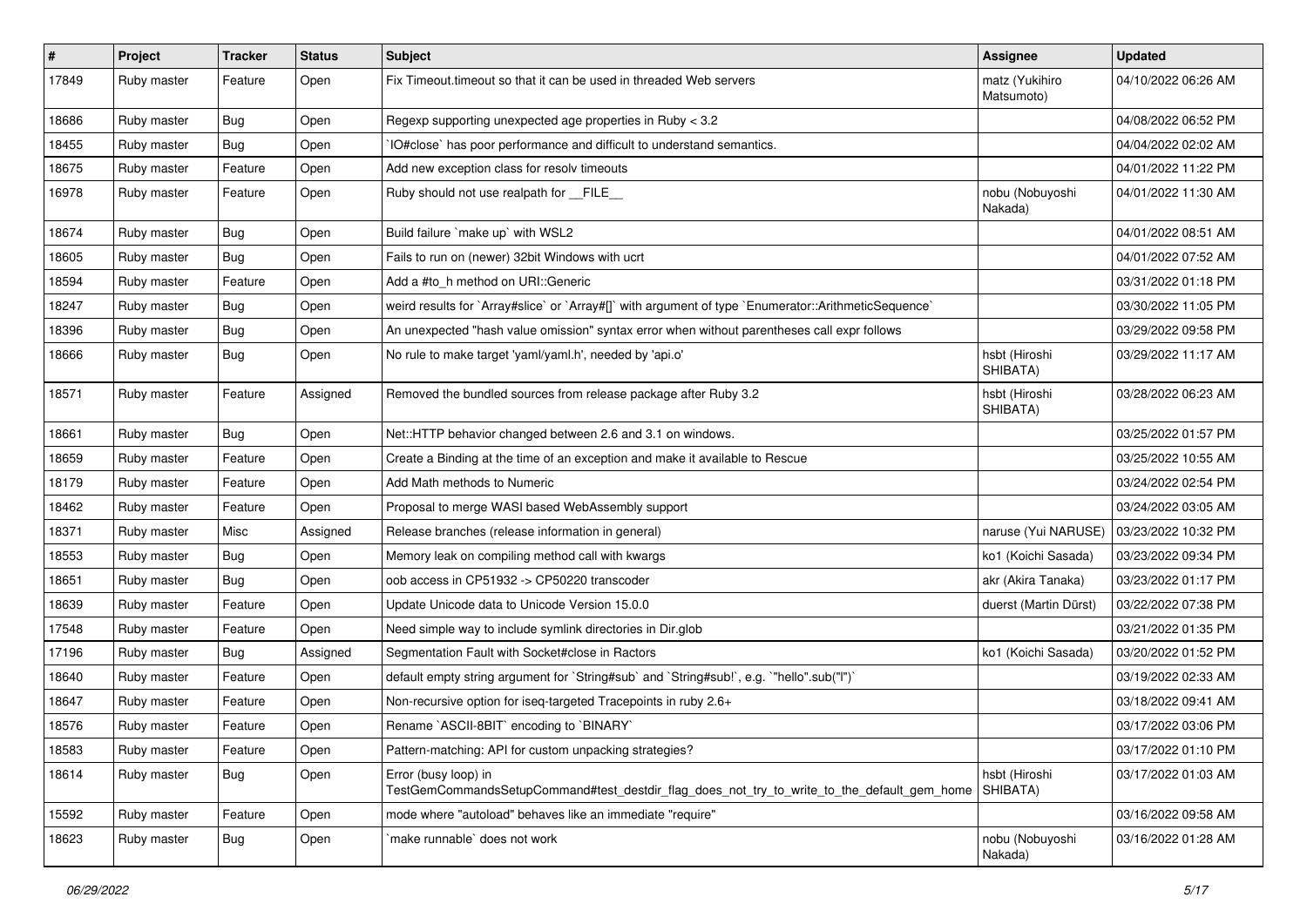| $\vert$ # | Project     | <b>Tracker</b> | <b>Status</b> | Subject                                                                               | <b>Assignee</b>                               | <b>Updated</b>      |
|-----------|-------------|----------------|---------------|---------------------------------------------------------------------------------------|-----------------------------------------------|---------------------|
| 18617     | Ruby master | Feature        | Open          | Allow multiples keys in Hash#[] acting like Hash#dig                                  |                                               | 03/10/2022 01:36 PM |
| 18580     | Ruby master | Bug            | Open          | Range#include? inconsistency for beginless String ranges                              |                                               | 03/09/2022 10:22 PM |
| 18616     | Ruby master | Bug            | Open          | Error with clang(1) on MacOS due to _declspec()                                       |                                               | 03/09/2022 10:50 AM |
| 18476     | Ruby master | Bug            | Open          | Call to require stuck forever after receiving EAGAIN on writev when running with zeus |                                               | 02/28/2022 02:55 PM |
| 18603     | Ruby master | Feature        | Open          | Allow syntax like obj.method(arg)=value                                               |                                               | 02/27/2022 05:04 PM |
| 18597     | Ruby master | Feature        | Open          | Strings need a named method like `dup` that doesn't duplicate if receiver is mutable  |                                               | 02/26/2022 11:56 PM |
| 18169     | Ruby master | Bug            | Assigned      | Local copies of gemified libraries are being released out of sync with their gems     | hsbt (Hiroshi<br>SHIBATA)                     | 02/25/2022 05:40 PM |
| 18601     | Ruby master | <b>Bug</b>     | Open          | Invalid byte sequences in Big5 encodings                                              | duerst (Martin Dürst)                         | 02/23/2022 07:59 AM |
| 18498     | Ruby master | Feature        | Open          | Introduce a public WeakKeysMap that compares by equality                              |                                               | 02/20/2022 04:06 PM |
| 18593     | Ruby master | Feature        | Open          | Add back URI.escape                                                                   |                                               | 02/18/2022 07:45 PM |
| 16989     | Ruby master | Feature        | Open          | Sets: need $\Psi$ <sup>[]</sup>                                                       | knu (Akinori MUSHA)                           | 02/18/2022 02:57 AM |
| 18568     | Ruby master | Feature        | Open          | Explore lazy RubyGems boot to reduce need for --disable-gems                          |                                               | 02/17/2022 07:15 AM |
| 18587     | Ruby master | Misc           | Open          | What was the reason behind Ruby choosing SipHash for Hash?                            |                                               | 02/17/2022 12:02 AM |
| 18463     | Ruby master | Feature        | Open          | Random number generation with xoshiro                                                 |                                               | 02/13/2022 09:12 AM |
| 18257     | Ruby master | Bug            | Open          | rb_mRubyVMFrozenCore is broken by GC run                                              |                                               | 02/10/2022 12:36 PM |
| 18572     | Ruby master | Bug            | Assigned      | Performance regression when invoking refined methods                                  | ko1 (Koichi Sasada)                           | 02/10/2022 12:48 AM |
| 18573     | Ruby master | Feature        | Open          | Object#pack1                                                                          |                                               | 02/08/2022 08:51 AM |
| 18438     | Ruby master | Feature        | Open          | Add `Exception#additional message` to show additional error information               |                                               | 02/07/2022 02:55 AM |
| 18368     | Ruby master | Feature        | Open          | Range#step semantics for non-Numeric ranges                                           |                                               | 02/02/2022 03:42 PM |
| 18564     | Ruby master | Feature        | Open          | Add Exception#detailed_message                                                        | mame (Yusuke<br>Endoh)                        | 02/01/2022 08:06 PM |
| 16512     | Ruby master | Misc           | Assigned      | Improving `www.ruby-lang.org` reference by merging with `rubyreferences.github.io`    | zverok (Victor<br>Shepelev)                   | 02/01/2022 12:28 PM |
| 18402     | Ruby master | Feature        | Open          | Argument Labels                                                                       |                                               | 01/31/2022 06:14 PM |
| 18554     | Ruby master | Feature        | Open          | Move unicode_normalize to a default gem                                               |                                               | 01/31/2022 05:51 PM |
| 17263     | Ruby master | Bug            | Open          | Fiber context switch degrades with number of fibers, limit on number of fibers        |                                               | 01/31/2022 02:47 PM |
| 11064     | Ruby master | <b>Bug</b>     | Open          | #singleton_methods for objects with special singleton_class returns an empty array    |                                               | 01/31/2022 05:02 AM |
| 18515     | Ruby master | Feature        | Open          | Add Range#reverse_each implementation for performance                                 |                                               | 01/31/2022 02:23 AM |
| 18285     | Ruby master | Feature        | Open          | NoMethodError#message uses a lot of CPU/is really expensive to call                   |                                               | 01/30/2022 12:45 PM |
| 18551     | Ruby master | Feature        | Open          | Make Range#reverse_each to raise an exception if endless                              |                                               | 01/28/2022 11:13 PM |
| 18518     | Ruby master | Bug            | Open          | NoMemoryError + [FATAL] failed to allocate memory for twice 1 << large                |                                               | 01/28/2022 01:40 PM |
| 18136     | Ruby master | Feature        | Open          | take while after                                                                      |                                               | 01/28/2022 06:23 AM |
| 18408     | Ruby master | Feature        | Assigned      | Allow pattern match to set instance variables                                         | ktsj (Kazuki Tsujimoto)   01/26/2022 07:07 PM |                     |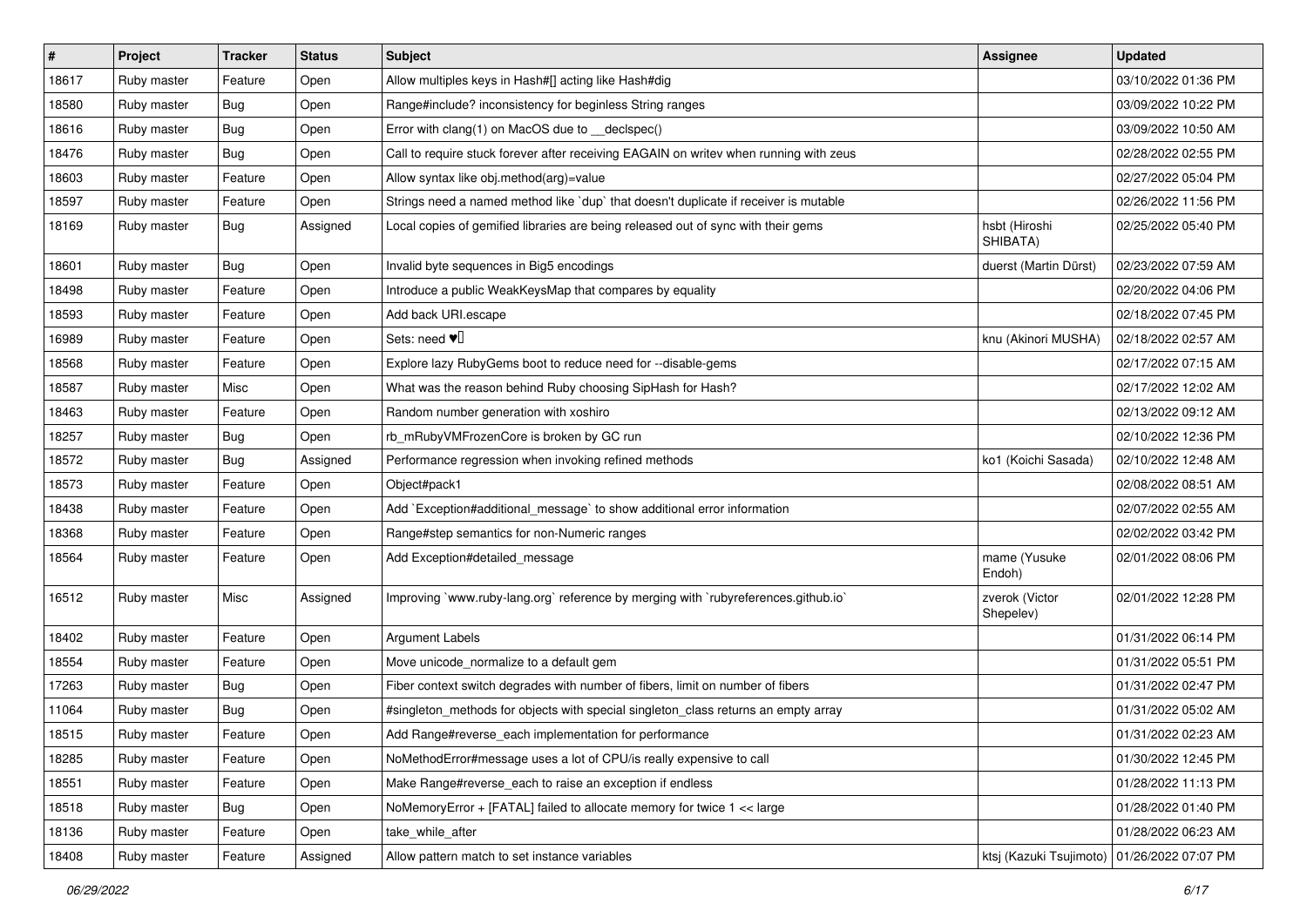| #     | Project     | <b>Tracker</b> | <b>Status</b> | <b>Subject</b>                                                                                              | Assignee                                | <b>Updated</b>      |
|-------|-------------|----------------|---------------|-------------------------------------------------------------------------------------------------------------|-----------------------------------------|---------------------|
| 18507 | Ruby master | Bug            | Open          | Incorrect target_os detection in configure script                                                           |                                         | 01/25/2022 08:57 AM |
| 18181 | Ruby master | Feature        | Open          | Introduce Enumerable#min_with_value, max_with_value, and minmax_with_value                                  |                                         | 01/25/2022 07:33 AM |
| 18510 | Ruby master | <b>Bug</b>     | Open          | Unexpected waiting for console when starting ruby on windows                                                |                                         | 01/23/2022 02:53 PM |
| 16757 | Ruby master | Feature        | Open          | Add intersection to Range                                                                                   |                                         | 01/22/2022 07:26 AM |
| 18506 | Ruby master | <b>Bug</b>     | Open          | make and make install rebuild items every time unnecessarily - sometimes causing races in parallel installs |                                         | 01/21/2022 01:46 PM |
| 14394 | Ruby master | Feature        | Open          | Class.descendants                                                                                           | ko1 (Koichi Sasada)                     | 01/20/2022 10:46 PM |
| 18429 | Ruby master | <b>Bug</b>     | Open          | Configure ruby-3.0.3 on Solaris 10 Unknown keyword 'URL' in './ruby.tmp.pc'                                 |                                         | 01/18/2022 09:15 PM |
| 18494 | Ruby master | Feature        | Open          | [RFC] ENV["RUBY_GC_"]= changes GC parameters dynamically                                                    |                                         | 01/17/2022 11:15 PM |
| 15559 | Ruby master | Feature        | Open          | Logical XOR (^^) operator                                                                                   |                                         | 01/16/2022 03:20 AM |
| 16986 | Ruby master | Feature        | Open          | Anonymous Struct literal                                                                                    | matz (Yukihiro<br>Matsumoto)            | 01/15/2022 04:57 PM |
| 18492 | Ruby master | Bug            | Open          | rb_rescue2` inside `rb_protect` segfaults on Windows                                                        |                                         | 01/14/2022 03:17 PM |
| 18472 | Ruby master | <b>Bug</b>     | Open          | rb_w32_map_errno is not found on Ruby-3.1.0                                                                 |                                         | 01/13/2022 09:59 AM |
| 18478 | Ruby master | Feature        | Open          | Module#constant pairs                                                                                       |                                         | 01/11/2022 07:55 PM |
| 18477 | Ruby master | Feature        | Open          | Float#sqrt and Integer#sqrt                                                                                 |                                         | 01/11/2022 07:34 PM |
| 18473 | Ruby master | <b>Bug</b>     | Open          | Raw data in Socket::Option#inspect on Amazon Linux 2                                                        |                                         | 01/11/2022 02:13 PM |
| 18439 | Ruby master | Feature        | Open          | Support YJIT for VC++                                                                                       | maximecb (Maxime<br>Chevalier-Boisvert) | 01/10/2022 11:29 PM |
| 12125 | Ruby master | Feature        | Open          | Proposal: Shorthand operator for Object#method                                                              |                                         | 01/07/2022 06:23 PM |
| 17473 | Ruby master | Feature        | Open          | Make Pathname to embedded class of Ruby                                                                     | akr (Akira Tanaka)                      | 01/07/2022 09:25 AM |
| 18277 | Ruby master | Bug            | Open          | buffer error (Zlib::BufError) in Zlib::Deflate#deflate when using MJIT                                      | k0kubun (Takashi<br>Kokubun)            | 01/05/2022 03:04 PM |
| 18459 | Ruby master | Feature        | Assigned      | IRB autocomplete dropdown colour options                                                                    | aycabta (aycabta.)                      | 01/05/2022 02:15 AM |
| 18454 | Ruby master | <b>Bug</b>     | Open          | YJIT slowing down key Discourse benchmarks                                                                  |                                         | 01/04/2022 08:45 AM |
| 18457 | Ruby master | Bug            | Open          | ruby 2.7.5 fiddle/types.rb use uint32_t but fiddle/cparser.rb lacks uint32_t                                |                                         | 01/03/2022 01:00 PM |
| 18132 | Ruby master | <b>Bug</b>     | Open          | TODO: fix ccan/list thread safety                                                                           |                                         | 01/02/2022 08:22 AM |
| 18456 | Ruby master | Bug            | Open          | rdoc non-determinism: module includes can be added once or twice to generated .ri                           |                                         | 01/01/2022 11:16 PM |
| 12901 | Ruby master | Feature        | Open          | Anonymous functions without scope lookup overhead                                                           |                                         | 01/01/2022 12:30 PM |
| 14982 | Ruby master | Feature        | Open          | Improve namespace system in ruby to avoiding top-level names chaos                                          | matz (Yukihiro<br>Matsumoto)            | 12/31/2021 05:39 PM |
| 18440 | Ruby master | Feature        | Open          | YJIT is enabled if any YJIT tuning options are set                                                          |                                         | 12/30/2021 08:17 PM |
| 18376 | Ruby master | Feature        | Open          | Version comparison API                                                                                      |                                         | 12/30/2021 10:33 AM |
| 18450 | Ruby master | Feature        | Assigned      | Force break in prettyprint                                                                                  | akr (Akira Tanaka)                      | 12/29/2021 02:02 PM |
| 18332 | Ruby master | Feature        | Open          | a?b                                                                                                         |                                         | 12/29/2021 04:38 AM |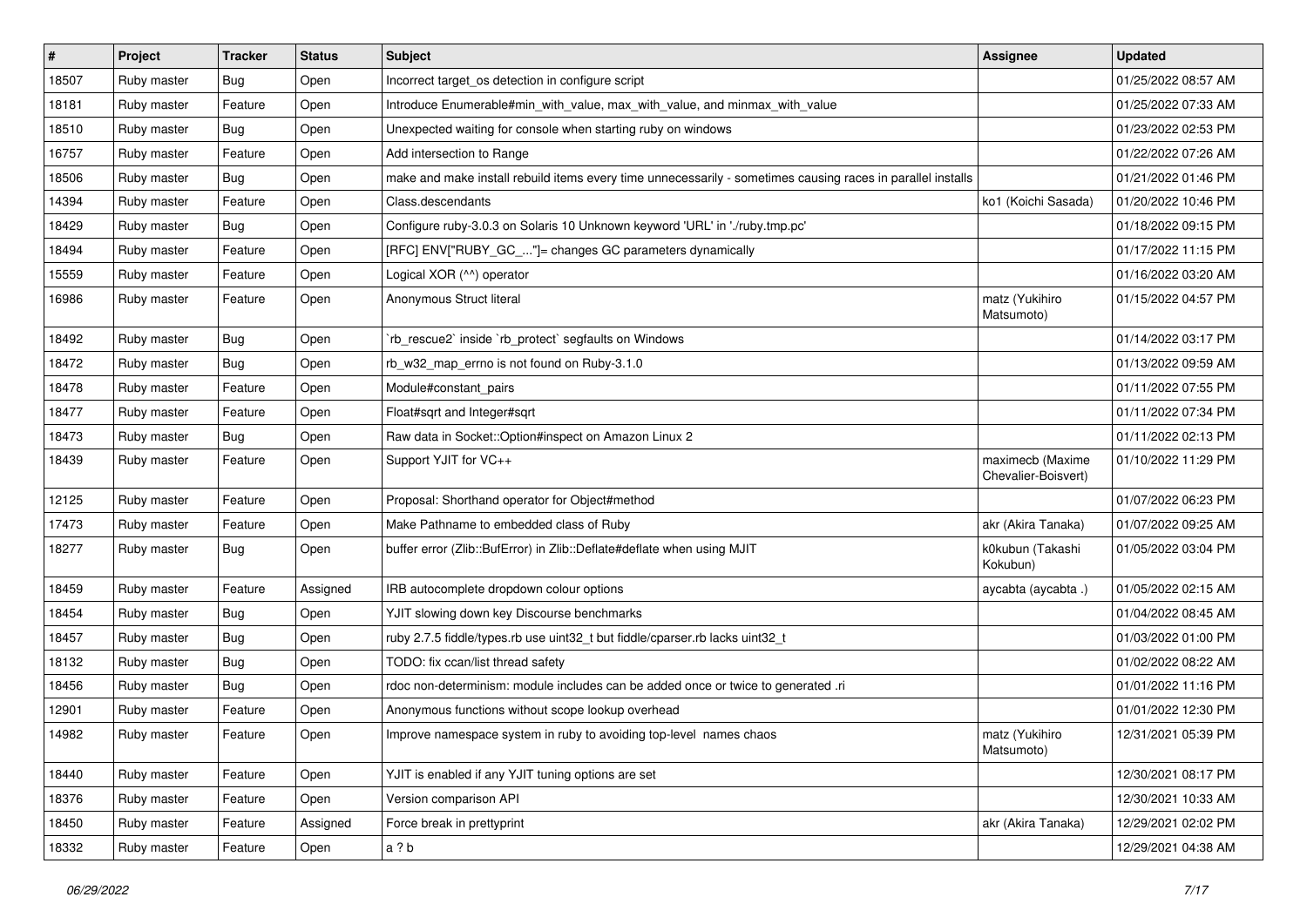| $\pmb{\#}$ | Project     | <b>Tracker</b> | <b>Status</b> | <b>Subject</b>                                                                                                                                                                    | <b>Assignee</b>              | <b>Updated</b>      |
|------------|-------------|----------------|---------------|-----------------------------------------------------------------------------------------------------------------------------------------------------------------------------------|------------------------------|---------------------|
| 18404      | Ruby master | Misc           | Open          | 3.1 documentation problems tracking ticket                                                                                                                                        |                              | 12/24/2021 03:59 PM |
| 18423      | Ruby master | Feature        | Open          | Installing stable versions like 3.0.3 from source generates fatal error by make                                                                                                   |                              | 12/23/2021 11:44 PM |
| 16817      | Ruby master | Feature        | Open          | attr_predicate or attr_query or attr_something for ? methods                                                                                                                      |                              | 12/23/2021 11:44 PM |
| 16347      | Ruby master | Feature        | Open          | InmutableObject                                                                                                                                                                   |                              | 12/23/2021 11:44 PM |
| 16118      | Ruby master | Feature        | Open          | Array .difference allow custom comparison                                                                                                                                         |                              | 12/23/2021 11:44 PM |
| 15458      | Ruby master | Feature        | Open          | Automatic Exception#cause print in IRB                                                                                                                                            |                              | 12/23/2021 11:44 PM |
| 15419      | Ruby master | Feature        | Open          | Allow Kernel#tap to be invoked with arguments like Kernel#send                                                                                                                    |                              | 12/23/2021 11:43 PM |
| 15036      | Ruby master | Feature        | Open          | after upgrade when run apt upgrade metasploit                                                                                                                                     |                              | 12/23/2021 11:43 PM |
| 14465      | Ruby master | Feature        | Open          | rename/alias and then obsolete UDPSocket::send                                                                                                                                    |                              | 12/23/2021 11:43 PM |
| 14463      | Ruby master | Feature        | Open          | Allow comments to precede dots in member expressions                                                                                                                              |                              | 12/23/2021 11:43 PM |
| 14449      | Ruby master | Feature        | Open          | error when trying to run rails s                                                                                                                                                  |                              | 12/23/2021 11:43 PM |
| 12867      | Ruby master | Feature        | Open          | Add ability to check validity of a URL                                                                                                                                            |                              | 12/23/2021 11:43 PM |
| 12057      | Ruby master | Feature        | Open          | Allow methods with `yield` to be called without a block                                                                                                                           |                              | 12/23/2021 11:43 PM |
| 12021      | Ruby master | Feature        | Open          | Final instance variables                                                                                                                                                          |                              | 12/23/2021 11:43 PM |
| 12019      | Ruby master | Feature        | Open          | Better low-level support for writing concurrent libraries                                                                                                                         | matz (Yukihiro<br>Matsumoto) | 12/23/2021 11:43 PM |
| 11627      | Ruby master | Feature        | Open          | make 'nonzero' an alias of 'nonzero?'                                                                                                                                             | matz (Yukihiro<br>Matsumoto) | 12/23/2021 11:43 PM |
| 11026      | Ruby master | Feature        | Open          | How atomic should dynamic regexp with "once" flag be?                                                                                                                             |                              | 12/23/2021 11:43 PM |
| 10829      | Ruby master | Feature        | Open          | Add to_proc method to the Array class                                                                                                                                             |                              | 12/23/2021 11:43 PM |
| 10634      | Ruby master | Feature        | Open          | Baselining with Benchmark                                                                                                                                                         |                              | 12/23/2021 11:43 PM |
| 10528      | Ruby master | Feature        | Open          | Allow line breaks instead of commas in arrays, hashes, argument lists, etc.                                                                                                       |                              | 12/23/2021 11:43 PM |
| 10477      | Ruby master | Feature        | Open          | Implicit interfaces                                                                                                                                                               |                              | 12/23/2021 11:43 PM |
| 10371      | Ruby master | Feature        | Open          | Use Thread#handle_interrupt in MonitorMixin                                                                                                                                       |                              | 12/23/2021 11:43 PM |
| 10273      | Ruby master | Feature        | Open          | Immutable Ruby                                                                                                                                                                    |                              | 12/23/2021 11:43 PM |
| 10217      | Ruby master | Feature        | Open          | Dir constructor similar to Pathname constructor                                                                                                                                   |                              | 12/23/2021 11:43 PM |
| 9947       | Ruby master | Feature        | Open          | Make `Object#send` and `Object#method` private                                                                                                                                    |                              | 12/23/2021 11:43 PM |
| 9941       | Ruby master | Feature        | Open          | Issue a warning when `module` or `class` keyword causes re-initialization of a constant that will become<br>the module/class name, instead of creating/reopening the module/class |                              | 12/23/2021 11:43 PM |
| 9804       | Ruby master | Feature        | Open          | File::CREATE as a synonym for File::CREAT                                                                                                                                         |                              | 12/23/2021 11:43 PM |
| 9686       | Ruby master | Feature        | Open          | Syntax for symbols used in hashes                                                                                                                                                 |                              | 12/23/2021 11:43 PM |
| 9402       | Ruby master | Feature        | Open          | A syntax to specify the default value of a hash                                                                                                                                   |                              | 12/23/2021 11:43 PM |
| 9401       | Ruby master | Feature        | Open          | Yet another syntax for literal anonymous functions (lambdas)                                                                                                                      |                              | 12/23/2021 11:43 PM |
| 8961       | Ruby master | Feature        | Open          | Synchronizable module to easily wrap methods in a mutex                                                                                                                           |                              | 12/23/2021 11:43 PM |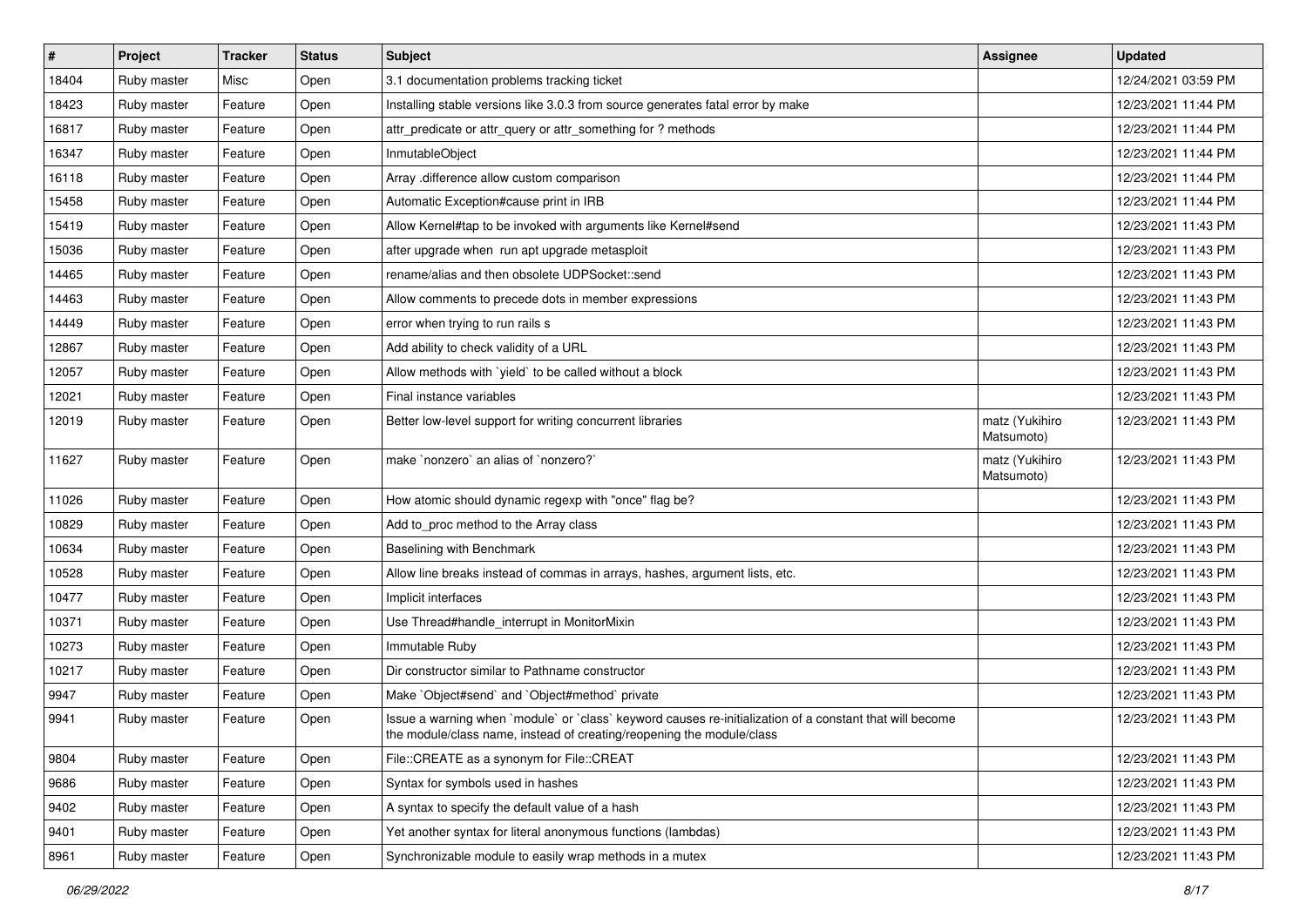| $\pmb{\#}$ | Project     | <b>Tracker</b> | <b>Status</b> | <b>Subject</b>                                                                                  | Assignee                     | <b>Updated</b>      |
|------------|-------------|----------------|---------------|-------------------------------------------------------------------------------------------------|------------------------------|---------------------|
| 8947       | Ruby master | Feature        | Open          | make alias, alias_method, attr_* return name of the alias                                       |                              | 12/23/2021 11:43 PM |
| 8896       | Ruby master | Feature        | Open          | #tap with missing block                                                                         |                              | 12/23/2021 11:43 PM |
| 8848       | Ruby master | Feature        | Open          | Syntax for binary strings                                                                       |                              | 12/23/2021 11:43 PM |
| 8751       | Ruby master | Feature        | Open          | Add offsets to method#source_location                                                           |                              | 12/23/2021 11:43 PM |
| 8681       | Ruby master | Feature        | Open          | Net::HTTP should set TCP_NODELAY for requests with body                                         |                              | 12/23/2021 11:43 PM |
| 8640       | Ruby master | Feature        | Open          | Add Time#elapsed to return nanoseconds since creation                                           |                              | 12/23/2021 11:43 PM |
| 8635       | Ruby master | Feature        | Open          | attr accessor with default block                                                                |                              | 12/23/2021 11:43 PM |
| 8626       | Ruby master | Feature        | Open          | Add a Set coercion method to the standard lib: Set (possible set)                               |                              | 12/23/2021 11:43 PM |
| 8619       | Ruby master | Feature        | Open          | <b>Standard Profiling API</b>                                                                   |                              | 12/23/2021 11:43 PM |
| 8570       | Ruby master | Feature        | Open          | Better mechanisms to safely load classes concurrently                                           |                              | 12/23/2021 11:43 PM |
| 8291       | Ruby master | Feature        | Open          | Allow retrieving the root Fiber of a Thread                                                     |                              | 12/23/2021 11:43 PM |
| 8275       | Ruby master | Feature        | Open          | Add Module#public_const_get                                                                     |                              | 12/23/2021 11:43 PM |
| 8259       | Ruby master | Feature        | Open          | Atomic attributes accessors                                                                     |                              | 12/23/2021 11:43 PM |
| 8088       | Ruby master | Feature        | Open          | Method#parameters (and friends) should provide useful information about core methods            |                              | 12/23/2021 11:43 PM |
| 7895       | Ruby master | Feature        | Open          | Exception#backtrace_locations to go with Thread#backtrace_locations and Kernel#caller_locations |                              | 12/23/2021 11:43 PM |
| 7845       | Ruby master | Feature        | Open          | Strip doesn't handle unicode space characters in ruby 1.9.2 & 1.9.3 (does in 1.9.1)             |                              | 12/23/2021 11:43 PM |
| 7747       | Ruby master | Feature        | Open          | Expanded API for Binding semantics                                                              |                              | 12/23/2021 11:43 PM |
| 12020      | Ruby master | Feature        | Assigned      | Documenting Ruby memory model                                                                   | ko1 (Koichi Sasada)          | 12/23/2021 11:40 PM |
| 9023       | Ruby master | Feature        | Assigned      | Array#tail                                                                                      | matz (Yukihiro<br>Matsumoto) | 12/23/2021 11:40 PM |
| 8272       | Ruby master | Feature        | Open          | Transfer feature tracking to CommonRuby                                                         |                              | 12/23/2021 11:40 PM |
| 8271       | Ruby master | Feature        | Assigned      | Proposal for moving to a more visible, formal process for feature requests                      | matz (Yukihiro<br>Matsumoto) | 12/23/2021 11:40 PM |
| 8263       | Ruby master | Feature        | Assigned      | Support discovering yield state of individual Fibers                                            | ko1 (Koichi Sasada)          | 12/23/2021 11:40 PM |
| 6308       | Ruby master | Feature        | Assigned      | Eliminate delegation from WeakRef                                                               | matz (Yukihiro<br>Matsumoto) | 12/23/2021 11:40 PM |
| 18411      | Ruby master | Feature        | Open          | Introduce `Fiber.blocking` for disabling scheduler.                                             |                              | 12/23/2021 05:10 PM |
| 18420      | Ruby master | Misc           | Open          | Question about how to handle IO.pipe reader and writer when forking                             |                              | 12/22/2021 12:04 AM |
| 18380      | Ruby master | Bug            | Open          | TestAddressResolve#test_socket_getnameinfo_domain_blocking test failures                        |                              | 12/21/2021 04:22 PM |
| 17339      | Ruby master | Feature        | Assigned      | Semantic grouping with BigDecimal#to_s                                                          | mrkn (Kenta Murata)          | 12/20/2021 12:39 PM |
| 18418      | Ruby master | Feature        | Open          | Add Net::HTTP#security_level=                                                                   |                              | 12/19/2021 11:58 AM |
| 17785      | Ruby master | Feature        | Open          | Allow named parameters to be keywords                                                           | matz (Yukihiro<br>Matsumoto) | 12/17/2021 06:10 PM |
| 18413      | Ruby master | <b>Bug</b>     | Open          | Segfault in `ripper/lexer.rb`                                                                   |                              | 12/17/2021 04:49 PM |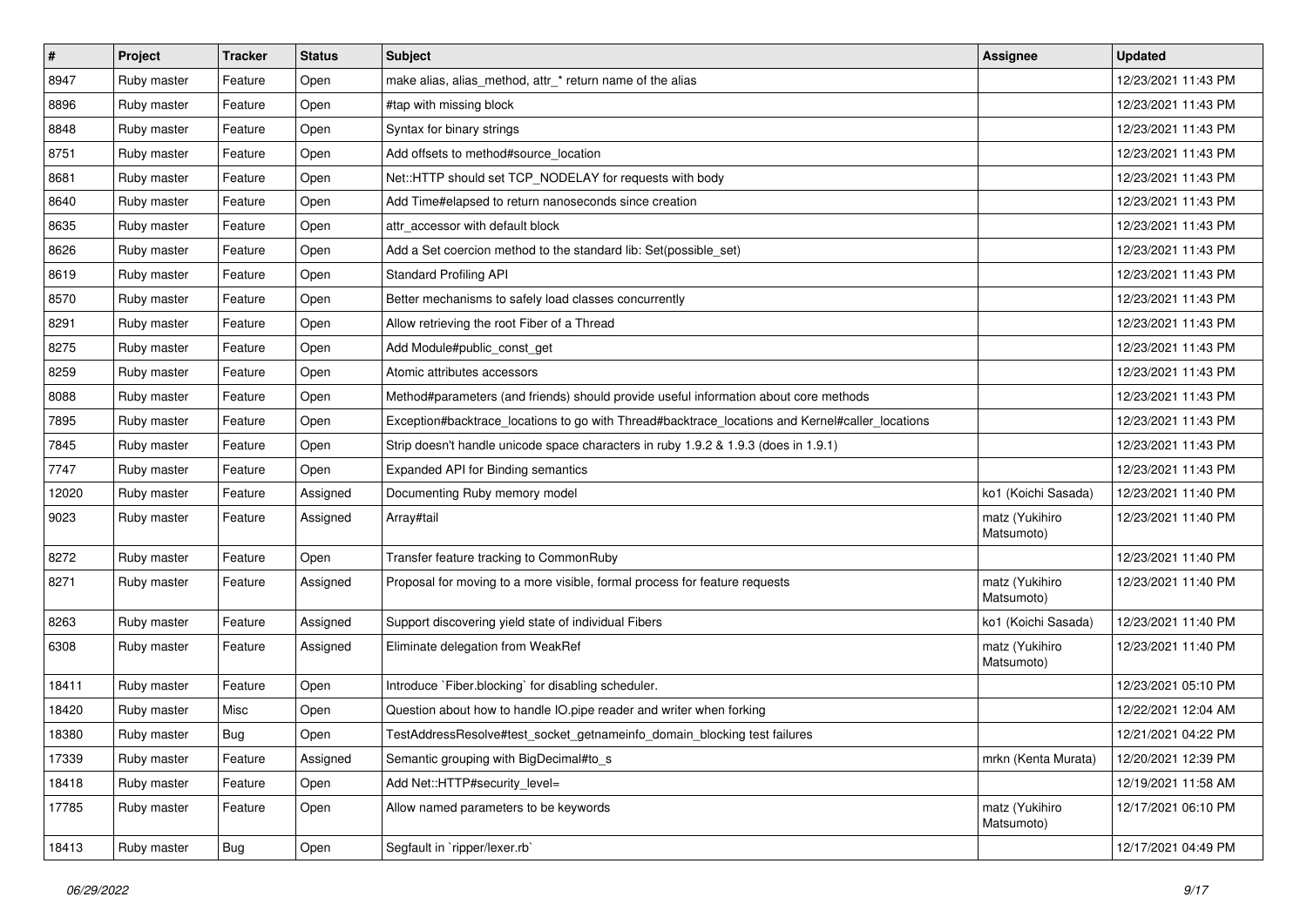| $\vert$ # | Project     | <b>Tracker</b> | <b>Status</b> | Subject                                                                                                                                                             | <b>Assignee</b>              | <b>Updated</b>      |
|-----------|-------------|----------------|---------------|---------------------------------------------------------------------------------------------------------------------------------------------------------------------|------------------------------|---------------------|
| 18412     | Ruby master | Bug            | Open          | Segfault in test_ractor.rb                                                                                                                                          |                              | 12/17/2021 04:23 AM |
| 18410     | Ruby master | Feature        | Open          | Proposal to make inspect include underscores on numerics                                                                                                            |                              | 12/16/2021 09:07 AM |
| 18296     | Ruby master | Feature        | Open          | Custom exception formatting should override `Exception#full_message`.                                                                                               |                              | 12/15/2021 08:49 PM |
| 17826     | Ruby master | <b>Bug</b>     | Assigned      | Ractor#take hangs if used in multiple Threads                                                                                                                       | ko1 (Koichi Sasada)          | 12/15/2021 01:30 PM |
| 18381     | Ruby master | <b>Bug</b>     | Assigned      | Default vs Bundled gems                                                                                                                                             | hsbt (Hiroshi<br>SHIBATA)    | 12/15/2021 11:09 AM |
| 12084     | Ruby master | Feature        | Open          | Class#instance`                                                                                                                                                     |                              | 12/14/2021 08:52 PM |
| 15192     | Ruby master | Feature        | Open          | Introduce a new "shortcut assigning" syntax to convenient setup instance variables                                                                                  | matz (Yukihiro<br>Matsumoto) | 12/14/2021 06:42 PM |
| 18024     | Ruby master | Bug            | Assigned      | Ractor crashes when connections are closed in multiple Ractors                                                                                                      | ko1 (Koichi Sasada)          | 12/14/2021 04:41 PM |
| 17942     | Ruby master | Feature        | Open          | Add a `initialize(public @a, private @b)` shortcut syntax for defining public/private accessors for instance<br>vars as part of constructor                         |                              | 12/13/2021 12:43 AM |
| 18401     | Ruby master | Feature        | Open          | Rework `require_relative` to add the "current path" on `\$LOAD_PATH`                                                                                                |                              | 12/09/2021 05:41 PM |
| 17799     | Ruby master | <b>Bug</b>     | Open          | Seg fault in rb class clear method cache                                                                                                                            |                              | 12/09/2021 05:39 AM |
| 18395     | Ruby master | Feature        | Open          | Introduce Array#subtract! for performance                                                                                                                           |                              | 12/08/2021 04:42 PM |
| 16920     | Ruby master | Bug            | Open          | TestThread#test_signal_at_join fails on aarch64                                                                                                                     |                              | 12/07/2021 02:17 PM |
| 18033     | Ruby master | Feature        | Open          | Time.new to parse a string                                                                                                                                          |                              | 12/07/2021 02:15 PM |
| 18393     | Ruby master | Bug            | Open          | TestReadline#test_interrupt_in_other_thread fails on armv7hl                                                                                                        |                              | 12/07/2021 02:03 PM |
| 17047     | Ruby master | Feature        | Open          | Support parameters for MAIL FROM and RCPT TO                                                                                                                        |                              | 12/06/2021 08:16 PM |
| 18073     | Ruby master | <b>Bug</b>     | Open          | test/ruby/test_jit.rb: "error: invalid use of '__builtin_va_arg_pack ()"' on Ruby 2.7.4 on gcc 4.8.5                                                                |                              | 12/03/2021 03:04 PM |
| 18275     | Ruby master | Feature        | Open          | Add an option to define_method to not capture the surrounding environment                                                                                           | ko1 (Koichi Sasada)          | 12/03/2021 02:34 PM |
| 18369     | Ruby master | Feature        | Open          | users.detect(:name, "Dorian") as shorthand for users.detect {  user  user.name == "Dorian" }                                                                        |                              | 12/03/2021 02:23 PM |
| 17998     | Ruby master | <b>Bug</b>     | Assigned      | ractor: process hanging (with ractors initialized, but not being used)                                                                                              | ko1 (Koichi Sasada)          | 12/02/2021 08:17 PM |
| 17502     | Ruby master | Misc           | Open          | C vs Ruby                                                                                                                                                           | ko1 (Koichi Sasada)          | 12/02/2021 07:53 PM |
| 14090     | Ruby master | <b>Bug</b>     | Assigned      | TestGc#test_interrupt_in_finalizer` fails very rarely                                                                                                               | ko1 (Koichi Sasada)          | 12/02/2021 07:24 PM |
| 18379     | Ruby master | <b>Bug</b>     | Open          | [CI] Windows mingw/ucrt - test-all timeout failures                                                                                                                 |                              | 12/02/2021 02:23 AM |
| 18355     | Ruby master | Bug            | Assigned      | require("pathname") within rack application chnages behaviors of Pathname methods, such as absolute?(),<br>when there are two versions of 'pathname' gem installed. | hsbt (Hiroshi<br>SHIBATA)    | 11/30/2021 08:01 AM |
| 18034     | Ruby master | <b>Bug</b>     | Assigned      | Segmentation fault fiddle with `--enable-bundled-libffi` and macOS                                                                                                  | kou (Kouhei Sutou)           | 11/30/2021 07:39 AM |
| 17516     | Ruby master | <b>Bug</b>     | Assigned      | forking in a ractor causes Ruby to crash                                                                                                                            | ko1 (Koichi Sasada)          | 11/30/2021 05:26 AM |
| 13671     | Ruby master | <b>Bug</b>     | Assigned      | Regexp with lookbehind and case-insensitivity raises RegexpError only on strings with certain characters                                                            | duerst (Martin Dürst)        | 11/30/2021 04:42 AM |
| 18352     | Ruby master | Misc           | Open          | What is the Hash#grep expected?                                                                                                                                     |                              | 11/28/2021 10:39 PM |
| 18004     | Ruby master | Feature        | Open          | Add Async to the stdlib                                                                                                                                             |                              | 11/26/2021 06:01 AM |
| 18337     | Ruby master | <b>Bug</b>     | Assigned      | Ruby allows zero-width characters in identifiers                                                                                                                    | duerst (Martin Dürst)        | 11/24/2021 09:13 AM |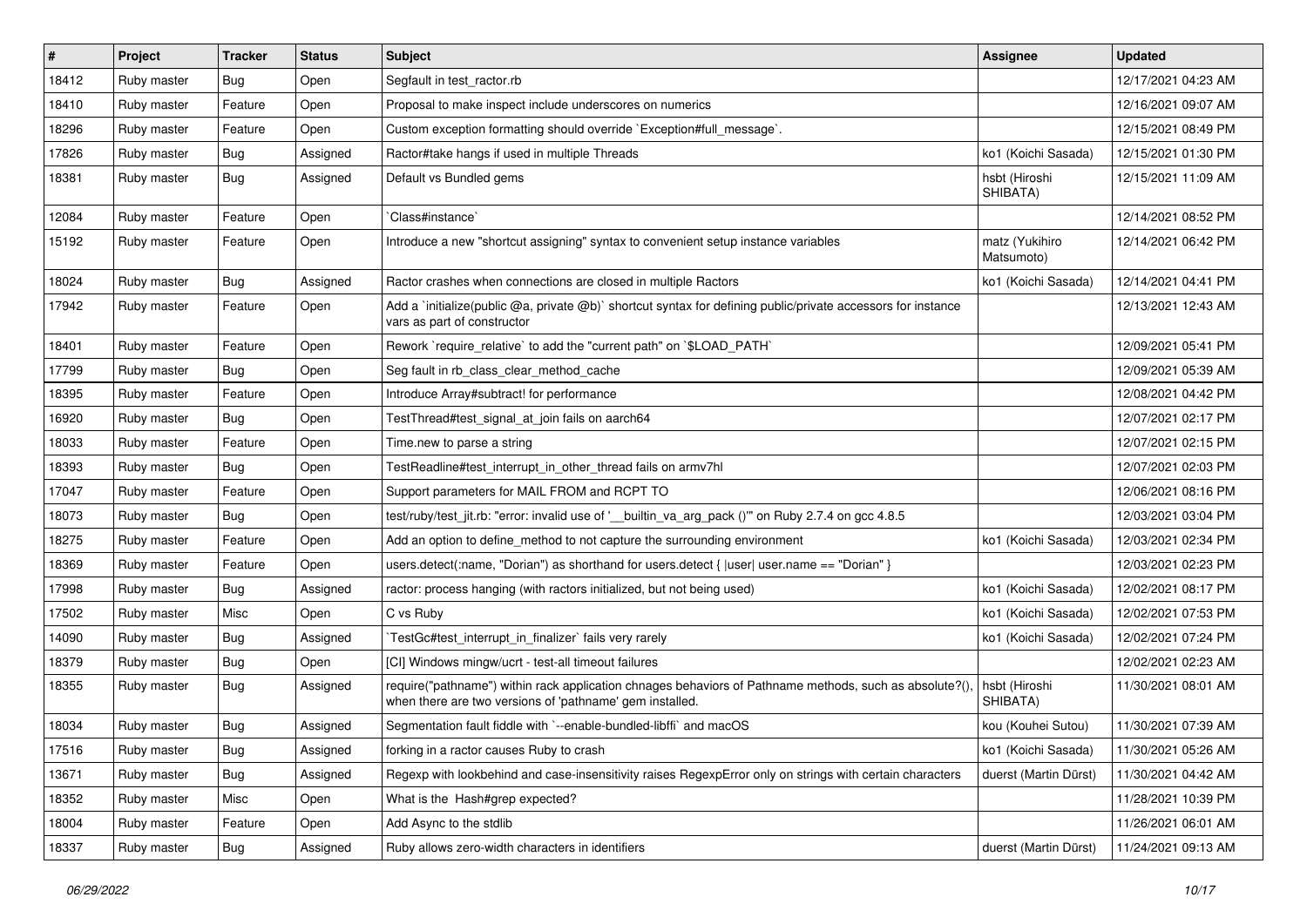| $\vert$ # | Project     | <b>Tracker</b> | <b>Status</b> | Subject                                                                                                                                                               | Assignee                   | <b>Updated</b>      |
|-----------|-------------|----------------|---------------|-----------------------------------------------------------------------------------------------------------------------------------------------------------------------|----------------------------|---------------------|
| 16776     | Ruby master | Bug            | Assigned      | Regression in coverage library                                                                                                                                        | ko1 (Koichi Sasada)        | 11/24/2021 07:26 AM |
| 17478     | Ruby master | <b>Bug</b>     | Assigned      | Ruby3.0 is slower than Ruby2.7.2 when parsing a large CSV file                                                                                                        | kou (Kouhei Sutou)         | 11/24/2021 05:12 AM |
| 6733      | Ruby master | Feature        | Open          | New inspect framework                                                                                                                                                 |                            | 11/24/2021 05:06 AM |
| 12911     | Ruby master | Misc           | Assigned      | Translate docs                                                                                                                                                        |                            | 11/24/2021 04:52 AM |
| 18360     | Ruby master | Feature        | Open          | <b>PrettyPrint enhancements</b>                                                                                                                                       |                            | 11/24/2021 12:15 AM |
| 18359     | Ruby master | <b>Bug</b>     | Open          | [Windows MinGW] warning Please include winsock2.h before windows.h                                                                                                    |                            | 11/23/2021 05:07 PM |
| 18357     | Ruby master | Feature        | Open          | Proposal: stop raising when block passed to IO#each_* closes the IO                                                                                                   |                            | 11/22/2021 09:03 PM |
| 18262     | Ruby master | Feature        | Open          | Enumerator::Lazy#partition                                                                                                                                            |                            | 11/20/2021 10:17 AM |
| 16252     | Ruby master | Feature        | Open          | Hash#partition should return hashes                                                                                                                                   |                            | 11/18/2021 03:54 PM |
| 18334     | Ruby master | Feature        | Open          | ENV#to_h returns a new Hash object but Hash#to_h does not, which can cause inconsistencies                                                                            |                            | 11/17/2021 05:46 PM |
| 18338     | Ruby master | Bug            | Open          | Encoding.default_external = Encoding::UTF_16BE may add a wrongly-encoded string to<br>\$LOADED_FEATURES                                                               |                            | 11/15/2021 07:32 AM |
| 18331     | Ruby master | Feature        | Open          | Kernel.#Time                                                                                                                                                          |                            | 11/13/2021 12:41 PM |
| 18269     | Ruby master | Bug            | Open          | trace opt not and trace opt regexpmatch2 insns are indistinguishable                                                                                                  |                            | 11/12/2021 07:44 AM |
| 18035     | Ruby master | Feature        | Open          | Introduce general model/semantic for immutable by default.                                                                                                            |                            | 11/09/2021 04:47 PM |
| 18127     | Ruby master | Feature        | Open          | Ractor-local version of Singleton                                                                                                                                     |                            | 11/09/2021 02:45 PM |
| 18291     | Ruby master | Feature        | Open          | When use $=\sim$ with named group, if regex is on the right side, variable not defined.                                                                               |                            | 11/06/2021 12:36 PM |
| 15667     | Ruby master | Feature        | Open          | Introduce malloc_trim(0) in full gc cycles                                                                                                                            |                            | 11/01/2021 07:32 AM |
| 18137     | Ruby master | Feature        | Open          | A new method to check Proc is isolated or not                                                                                                                         |                            | 10/27/2021 07:30 AM |
| 16497     | Ruby master | Bug            | Assigned      | StringIO#internal_encoding is broken (more severely in 2.7)                                                                                                           | nobu (Nobuyoshi<br>Nakada) | 10/26/2021 04:31 PM |
| 12436     | Ruby master | <b>Bug</b>     | Assigned      | newline argument of File.open seems not respected on Windows                                                                                                          | nobu (Nobuyoshi<br>Nakada) | 10/25/2021 09:07 AM |
| 18255     | Ruby master | Bug            | Open          | ioctl zeroes the last buffer byte                                                                                                                                     |                            | 10/25/2021 08:13 AM |
| 18265     | Ruby master | Feature        | Open          | Self-contained one-binary feature which discuss on ruby kaigi 2021 day 2, $\mathbb I$ Ruby Committers vs the<br>World / CRuby Committers                              |                            | 10/24/2021 04:11 PM |
| 18083     | Ruby master | Feature        | Open          | Capture error in ensure block.                                                                                                                                        |                            | 10/21/2021 01:00 PM |
| 18259     | Ruby master | Feature        | Open          | Support quarter spec %q in Time#strftime                                                                                                                              |                            | 10/21/2021 12:15 PM |
| 18258     | Ruby master | <b>Bug</b>     | Open          | Ractor shareable? can be slow and mutates internal object flags.                                                                                                      | ko1 (Koichi Sasada)        | 10/21/2021 08:58 AM |
| 18256     | Ruby master | Feature        | Open          | Change the canonical name of Thread::Mutex, Thread::Queue, Thread::SizedQueue and<br>Thread::ConditionVariable to just Mutex, Queue, SizedQueue and ConditionVariable |                            | 10/20/2021 10:59 PM |
| 17146     | Ruby master | <b>Bug</b>     | Open          | Queue operations are allowed after it is frozen                                                                                                                       |                            | 10/20/2021 08:32 PM |
| 17774     | Ruby master | <b>Bug</b>     | Open          | Quantified empty group causes regex to fail                                                                                                                           |                            | 10/13/2021 04:43 PM |
| 18248     | Ruby master | Misc           | Open          | Add Feature Triaging Guide                                                                                                                                            |                            | 10/12/2021 03:21 PM |
| 18242     | Ruby master | Feature        | Open          | Parser makes multiple assignment sad in confusing way                                                                                                                 |                            | 10/09/2021 07:58 AM |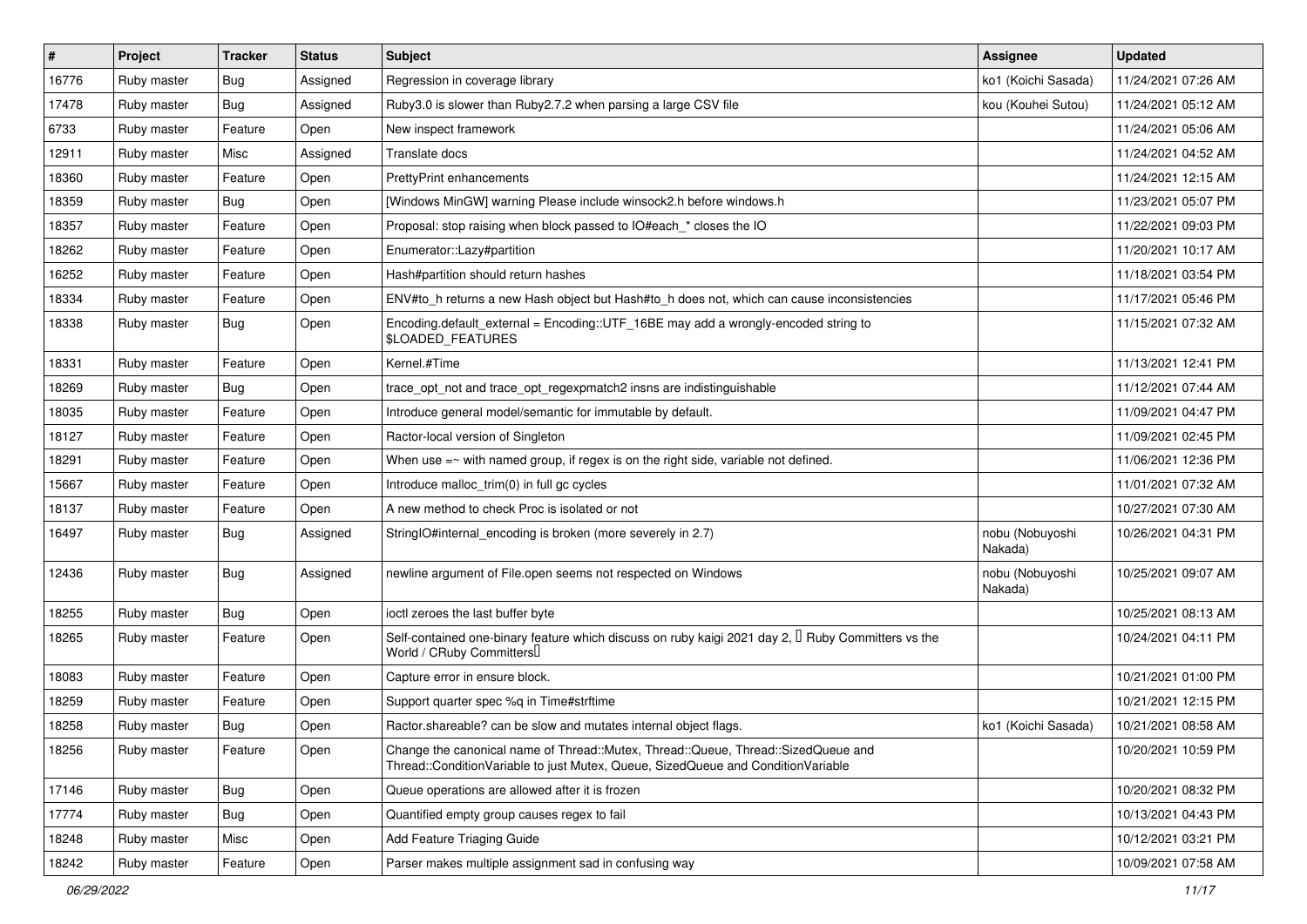| $\pmb{\#}$ | Project     | <b>Tracker</b> | <b>Status</b> | <b>Subject</b>                                                                                                                    | Assignee                      | <b>Updated</b>      |
|------------|-------------|----------------|---------------|-----------------------------------------------------------------------------------------------------------------------------------|-------------------------------|---------------------|
| 10416      | Ruby master | <b>Bug</b>     | Open          | Create mechanism for updating of Unicode data files downstreams when we want                                                      | nobu (Nobuyoshi<br>Nakada)    | 10/08/2021 06:40 AM |
| 18228      | Ruby master | Feature        | Open          | Add a 'timeout' option to 'IO.copy stream'                                                                                        |                               | 10/01/2021 05:10 AM |
| 18227      | Ruby master | Feature        | Open          | Static class initialization.                                                                                                      | ioquatix (Samuel<br>Williams) | 09/29/2021 09:21 PM |
| 18194      | Ruby master | Feature        | Open          | No easy way to format exception messages per thread/fiber scheduler context.                                                      | mame (Yusuke<br>Endoh)        | 09/29/2021 10:10 AM |
| 17295      | Ruby master | Feature        | Assigned      | Feature: Create a directory and file with Pathname#touch                                                                          | akr (Akira Tanaka)            | 09/28/2021 01:20 AM |
| 17720      | Ruby master | Misc           | Assigned      | Cirrus CI to check non-x86_64 architecture cases by own machines                                                                  | jaruga (Jun Aruga)            | 09/26/2021 10:24 AM |
| 18186      | Ruby master | <b>Bug</b>     | Open          | SEGV with system command - MinGW?                                                                                                 |                               | 09/22/2021 03:20 PM |
| 18151      | Ruby master | Feature        | Open          | Incorrect Resolv result when DNS server is unreachable                                                                            |                               | 09/18/2021 12:22 AM |
| 18168      | Ruby master | Feature        | Open          | Add ActiveSupport deep_transform_values to Ruby                                                                                   |                               | 09/15/2021 05:29 AM |
| 18119      | Ruby master | <b>Bug</b>     | Open          | Ractor crashes when instantiating classes                                                                                         | ko1 (Koichi Sasada)           | 09/14/2021 01:42 AM |
| 17624      | Ruby master | <b>Bug</b>     | Open          | Ractor.receive is not thread-safe                                                                                                 | ko1 (Koichi Sasada)           | 09/14/2021 01:40 AM |
| 17617      | Ruby master | <b>Bug</b>     | Open          | When a Ractor's incoming port is closed, Ractor.receive_if does not raise Ractor::ClosedError, but instead<br>blocks indefinitely | ko1 (Koichi Sasada)           | 09/14/2021 01:40 AM |
| 17878      | Ruby master | <b>Bug</b>     | Open          | bootstraptest/test_ractor.rb:224 a random failing test with "The outgoing-port is already closed<br>(Ractor::ClosedError)"        |                               | 09/13/2021 01:10 PM |
| 17355      | Ruby master | Feature        | Assigned      | Using same set of names in or-patterns (pattern matching with $Foo(x)   Bar(x)$ )                                                 | ktsj (Kazuki Tsujimoto)       | 09/13/2021 09:11 AM |
| 18162      | Ruby master | Feature        | Open          | Shorthand method Proc#isolate to create isolated proc objects                                                                     |                               | 09/13/2021 02:33 AM |
| 18152      | Ruby master | Bug            | Open          | Fix theoretical bug with signals + qsort                                                                                          |                               | 09/08/2021 03:38 PM |
| 18150      | Ruby master | Misc           | Open          | Proposal: Deprecate leading zero syntax to declare octals, since it's extremely confusing (and Python 3<br>removed it too)        |                               | 09/04/2021 03:21 AM |
| 18146      | Ruby master | Feature        | Open          | Add 'delete_prefix' and 'delete_suffix' to 'Pathname'                                                                             |                               | 09/03/2021 04:59 AM |
| 18135      | Ruby master | Feature        | Open          | Introduce Enumerable#detect_only                                                                                                  |                               | 09/02/2021 05:44 PM |
| 18142      | Ruby master | <b>Bug</b>     | Assigned      | Segmentation fault with Ruby 3.0.2                                                                                                | k0kubun (Takashi<br>Kokubun)  | 09/02/2021 07:43 AM |
| 18144      | Ruby master | <b>Bug</b>     | Open          | Timeout not working while regular expression match is running                                                                     |                               | 09/02/2021 07:08 AM |
| 17294      | Ruby master | Feature        | Assigned      | Feature: Allow method chaining with Pathname#mkpath Pathname#rmtree                                                               | akr (Akira Tanaka)            | 08/30/2021 06:52 AM |
| 17296      | Ruby master | Feature        | Assigned      | Feature: Pathname#chmod use FileUtils.chmod instead of File                                                                       | akr (Akira Tanaka)            | 08/30/2021 06:51 AM |
| 17297      | Ruby master | Feature        | Assigned      | Feature: Introduce Pathname.mktmpdir                                                                                              | akr (Akira Tanaka)            | 08/30/2021 06:51 AM |
| 18131      | Ruby master | <b>Bug</b>     | Open          | addr2line.c: Some inlined functions mistakenly shown                                                                              |                               | 08/24/2021 07:59 PM |
| 16492      | Ruby master | <b>Bug</b>     | Open          | TestBugReporter#test_bug_reporter_add test failures                                                                               | jaruga (Jun Aruga)            | 08/24/2021 01:12 PM |
| 17722      | Ruby master | <b>Bug</b>     | Open          | define method with shareable results in "defined in a different Ractor"                                                           |                               | 08/24/2021 12:03 PM |
| 18129      | Ruby master | <b>Bug</b>     | Open          | Ractor-incompatible global variables can be accessed through alias                                                                |                               | 08/23/2021 10:08 PM |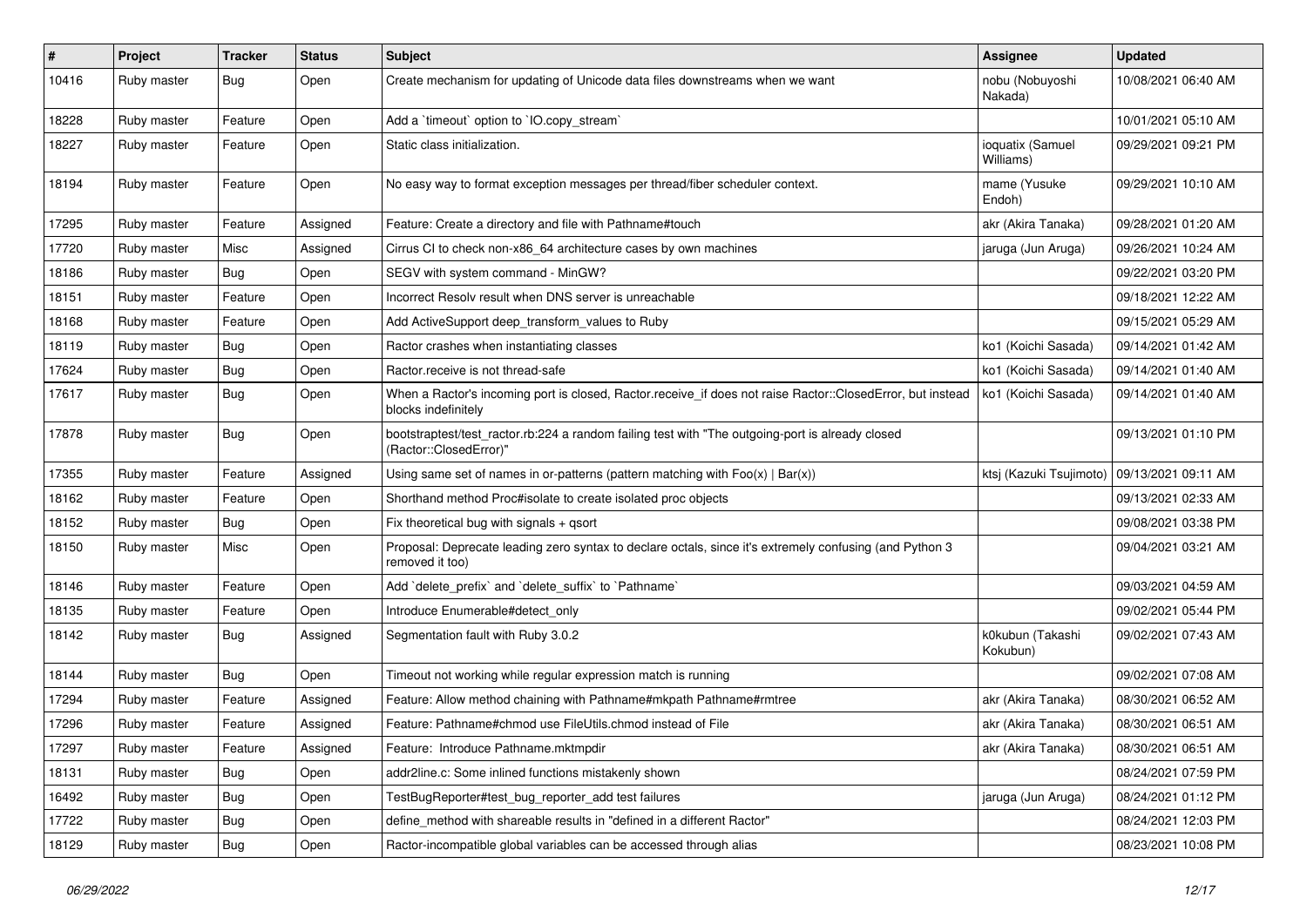| $\vert$ # | Project     | <b>Tracker</b> | <b>Status</b> | Subject                                                                               | Assignee                      | <b>Updated</b>      |
|-----------|-------------|----------------|---------------|---------------------------------------------------------------------------------------|-------------------------------|---------------------|
| 15428     | Ruby master | <b>Bug</b>     | Open          | Refactor Proc#>> and #<<                                                              |                               | 08/20/2021 06:31 PM |
| 18036     | Ruby master | <b>Bug</b>     | Open          | Pthread fibers become invalid on fork - different from normal fibers.                 | ioquatix (Samuel<br>Williams) | 08/19/2021 07:05 AM |
| 18080     | Ruby master | <b>Bug</b>     | Open          | Syntax error on one-line pattern matching                                             |                               | 08/18/2021 12:38 AM |
| 18082     | Ruby master | Misc           | Open          | FileUtils.remove_entry_secure has inconsistent document                               |                               | 08/17/2021 04:26 PM |
| 13864     | Ruby master | <b>Bug</b>     | Assigned      | Rinda multicast test failures due to missing default route                            | seki (Masatoshi Seki)         | 08/17/2021 07:16 AM |
| 16836     | Ruby master | <b>Bug</b>     | Assigned      | configure-time LDFLAGS leak into ruby pkg-config file                                 | nobu (Nobuyoshi<br>Nakada)    | 08/14/2021 09:10 AM |
| 18069     | Ruby master | Feature        | Open          | instance_exec` is just ignored when the block is originally a method                  |                               | 08/10/2021 05:33 AM |
| 18070     | Ruby master | Feature        | Open          | `attr` should be removed                                                              |                               | 08/09/2021 05:51 PM |
| 18068     | Ruby master | Misc           | Open          | Silence LoadError only if it is for rubygems itself                                   | hsbt (Hiroshi<br>SHIBATA)     | 08/08/2021 02:21 PM |
| 18063     | Ruby master | Feature        | Open          | io_uring implementation                                                               |                               | 08/05/2021 10:02 AM |
| 18058     | Ruby master | <b>Bug</b>     | Open          | 3.1.0-dev with MJIT enabled Zlib::BufError during `gem install`                       | k0kubun (Takashi<br>Kokubun)  | 08/02/2021 08:31 PM |
| 18057     | Ruby master | Feature        | Open          | Introduce Array#mean                                                                  |                               | 08/02/2021 02:16 PM |
| 18055     | Ruby master | Feature        | Open          | Introduce                                                                             |                               | 07/30/2021 09:30 AM |
| 13514     | Ruby master | Feature        | Open          | [PATCH] thread_pthread.c (native_sleep): preserve old unblock function                |                               | 07/27/2021 11:41 AM |
| 13502     | Ruby master | Feature        | Open          | remove unused Array#to_s implementation                                               |                               | 07/27/2021 11:41 AM |
| 12992     | Ruby master | Feature        | Open          | ArgumentError if hostname is missing                                                  |                               | 07/27/2021 11:40 AM |
| 15305     | Ruby master | Feature        | Open          | [PATCH] include/ruby/ruby.h (RB_ALLOCV*): remove GC guard                             | nobu (Nobuyoshi<br>Nakada)    | 07/27/2021 11:39 AM |
| 11373     | Ruby master | Feature        | Open          | Add command line option to query valid values for --dump                              |                               | 07/27/2021 11:09 AM |
| 10755     | Ruby master | Feature        | Open          | Use rb_define_alias instead of rb_define_method for rb_cHash                          |                               | 07/27/2021 11:09 AM |
| 10549     | Ruby master | Feature        | Open          | Deprecate each_with_index and each_with_object in favor of with_index and with_object | matz (Yukihiro<br>Matsumoto)  | 07/27/2021 11:09 AM |
| 10287     | Ruby master | Feature        | Open          | rename COLON3 to COLON2_HEAD.                                                         | matz (Yukihiro<br>Matsumoto)  | 07/27/2021 09:34 AM |
| 11431     | Ruby master | Feature        | Open          | [PATCH] rb_parser_compile_*: remove volatile arg                                      |                               | 07/27/2021 07:27 AM |
| 10473     | Ruby master | Feature        | Open          | Change Date#to_datetime to use local time                                             |                               | 07/23/2021 07:08 PM |
| 14274     | Ruby master | Feature        | Open          | Merge Std-Lib Time Class into Core                                                    |                               | 07/19/2021 07:54 AM |
| 11500     | Ruby master | Feature        | Open          | [RFC] rename Queue to UnboundedQueue                                                  |                               | 07/19/2021 07:48 AM |
| 14851     | Ruby master | Feature        | Open          | [PATCH] thread_pthread.c: remove non-sleepy timer thread implementation               |                               | 07/19/2021 05:23 AM |
| 14901     | Ruby master | Feature        | Assigned      | [PATCH] do not block SIGCHLD in normal Ruby Threads                                   | normalperson (Eric<br>Wong)   | 07/19/2021 05:23 AM |
| 17994     | Ruby master | Feature        | Open          | Clarify `IO.read` behavior and add `File.read` method                                 |                               | 07/16/2021 03:04 AM |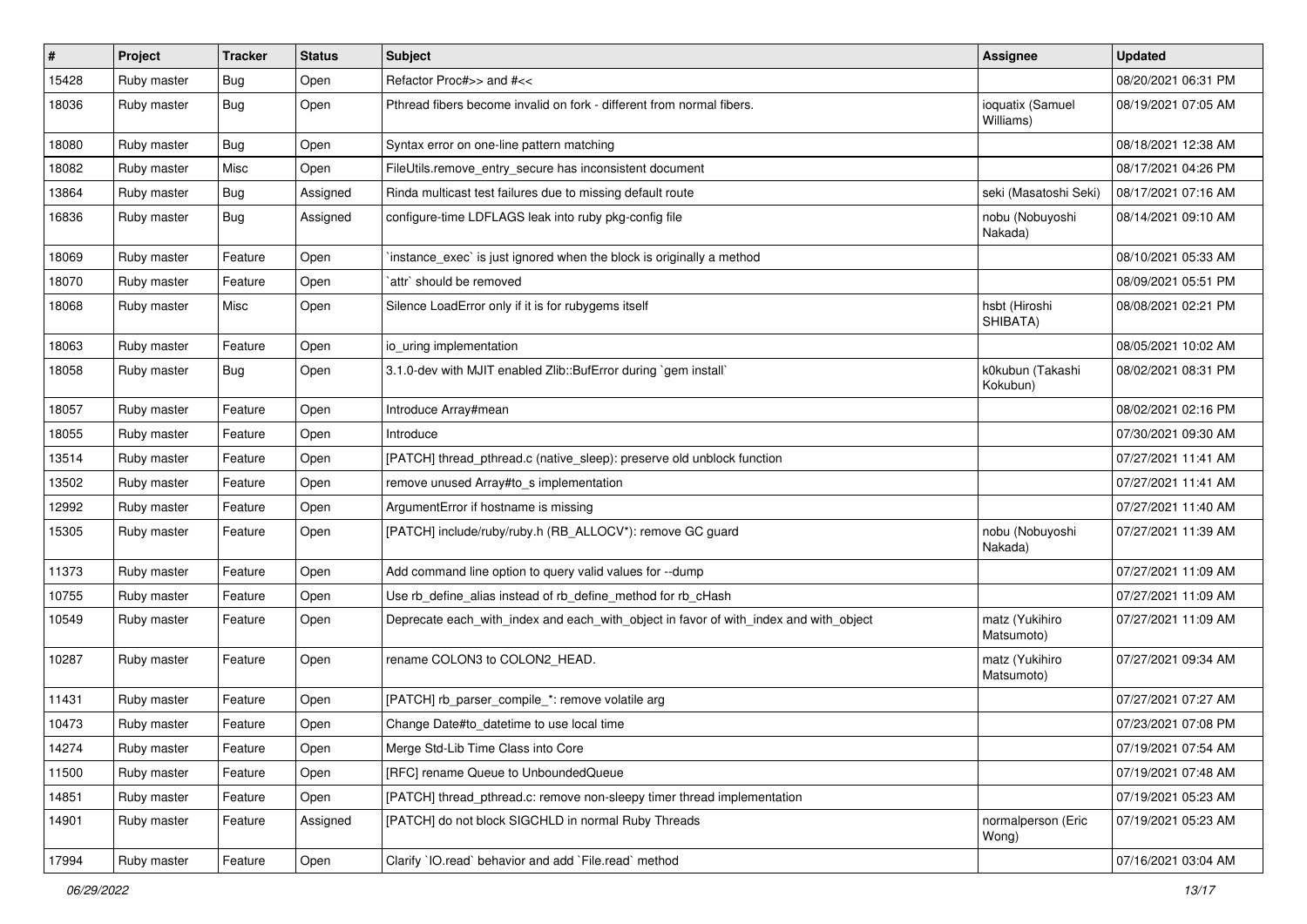| $\vert$ # | Project     | <b>Tracker</b> | <b>Status</b> | <b>Subject</b>                                                                                                          | Assignee                      | <b>Updated</b>      |
|-----------|-------------|----------------|---------------|-------------------------------------------------------------------------------------------------------------------------|-------------------------------|---------------------|
| 17938     | Ruby master | Feature        | Open          | Keyword alternative for boolean positional arguments                                                                    |                               | 07/15/2021 06:46 AM |
| 18002     | Ruby master | <b>Bug</b>     | Open          | s390x: Tests failing without LC_ALL env                                                                                 | jaruga (Jun Aruga)            | 07/12/2021 04:30 PM |
| 17664     | Ruby master | Bug            | Assigned      | Behavior of sockets changed in Ruby 3.0 to non-blocking                                                                 | ioquatix (Samuel<br>Williams) | 07/12/2021 10:28 AM |
| 15993     | Ruby master | Bug            | Open          | 'require' doesn't work if there are Cyrillic chars in the path to Ruby dir                                              |                               | 07/09/2021 04:08 PM |
| 17924     | Ruby master | Feature        | Open          | Range#infinite?                                                                                                         |                               | 07/08/2021 11:58 PM |
| 17931     | Ruby master | <b>Bug</b>     | Open          | Compile fails setup option nodynamic                                                                                    |                               | 07/07/2021 08:51 AM |
| 13129     | Ruby master | Feature        | Assigned      | Refinements cannot refine method_missing and respond_to_missing?                                                        | matz (Yukihiro<br>Matsumoto)  | 07/03/2021 10:45 PM |
| 16805     | Ruby master | Misc           | Assigned      | Coroutine's license is unclear                                                                                          | ReiOdaira (Rei<br>Odaira)     | 07/01/2021 10:09 PM |
| 17833     | Ruby master | Feature        | Open          | add IO.readinto(b) where b is a bytes like object that is you can get a memoryview from                                 |                               | 06/30/2021 02:36 PM |
| 17662     | Ruby master | Misc           | Assigned      | The heredoc pattern used in tests does not syntax highlight correctly in many editors                                   | nobu (Nobuyoshi<br>Nakada)    | 06/30/2021 12:54 PM |
| 18013     | Ruby master | Bug            | Open          | Unexpected results when mxiing negated character classes and case-folding                                               |                               | 06/29/2021 12:05 PM |
| 18012     | Ruby master | <b>Bug</b>     | Open          | Case-insensitive character classes can only match multiple code points when top-level character class is<br>not negated |                               | 06/29/2021 08:35 AM |
| 18010     | Ruby master | <b>Bug</b>     | Open          | Character class with single character gets case-folded with following string                                            |                               | 06/28/2021 09:30 AM |
| 18009     | Ruby master | <b>Bug</b>     | Open          | Regexps \w and \W with /i option and /u option produce inconsistent results under nested negation and<br>intersection   |                               | 06/28/2021 09:09 AM |
| 18005     | Ruby master | Feature        | Open          | Enable non-blocking 'binding.irb'.                                                                                      |                               | 06/24/2021 07:20 PM |
| 14378     | Ruby master | Feature        | Open          | Increase Fixnum range on Windows from 31 bits to 63 bits                                                                |                               | 06/18/2021 07:31 PM |
| 14582     | Ruby master | <b>Bug</b>     | Open          | Unable to use `method_entry` and `method_return` tracing probes since 2.5                                               |                               | 06/18/2021 06:08 PM |
| 17999     | Ruby master | <b>Bug</b>     | Open          | TestMethod#test_zsuper intermittent timeout error on raspbian10-aarch64 Cl                                              |                               | 06/18/2021 01:33 AM |
| 14275     | Ruby master | Feature        | Open          | GC not aggressive enough                                                                                                |                               | 06/17/2021 06:54 PM |
| 14570     | Ruby master | Feature        | Open          | Make File.expand_path/real_path casing consistent on Windows                                                            |                               | 06/17/2021 04:22 PM |
| 16951     | Ruby master | Bug            | Assigned      | Consistently referer dependencies                                                                                       | hsbt (Hiroshi<br>SHIBATA)     | 06/17/2021 06:15 AM |
| 17990     | Ruby master | <b>Bug</b>     | Open          | Inconsistent behavior of Regexp quantifiers over characters with complex case foldings                                  |                               | 06/15/2021 11:59 AM |
| 17989     | Ruby master | <b>Bug</b>     | Open          | Case insensitive Regexps do not handle characters with overlapping case foldings                                        |                               | 06/15/2021 11:43 AM |
| 17950     | Ruby master | Feature        | Open          | Unable to pattern-match against a String key                                                                            |                               | 06/15/2021 11:42 AM |
| 17944     | Ruby master | Feature        | Open          | Remove Socket.gethostbyaddr and Socket.gethostbyname                                                                    |                               | 06/10/2021 08:26 AM |
| 10320     | Ruby master | Feature        | Open          | require into module                                                                                                     |                               | 06/10/2021 08:15 AM |
| 17683     | Ruby master | Misc           | Open          | Current status of beginless range (experimental or not)                                                                 |                               | 06/05/2021 07:22 AM |
| 17925     | Ruby master | <b>Bug</b>     | Open          | Pattern matching syntax using semicolon one-line                                                                        |                               | 06/04/2021 03:08 PM |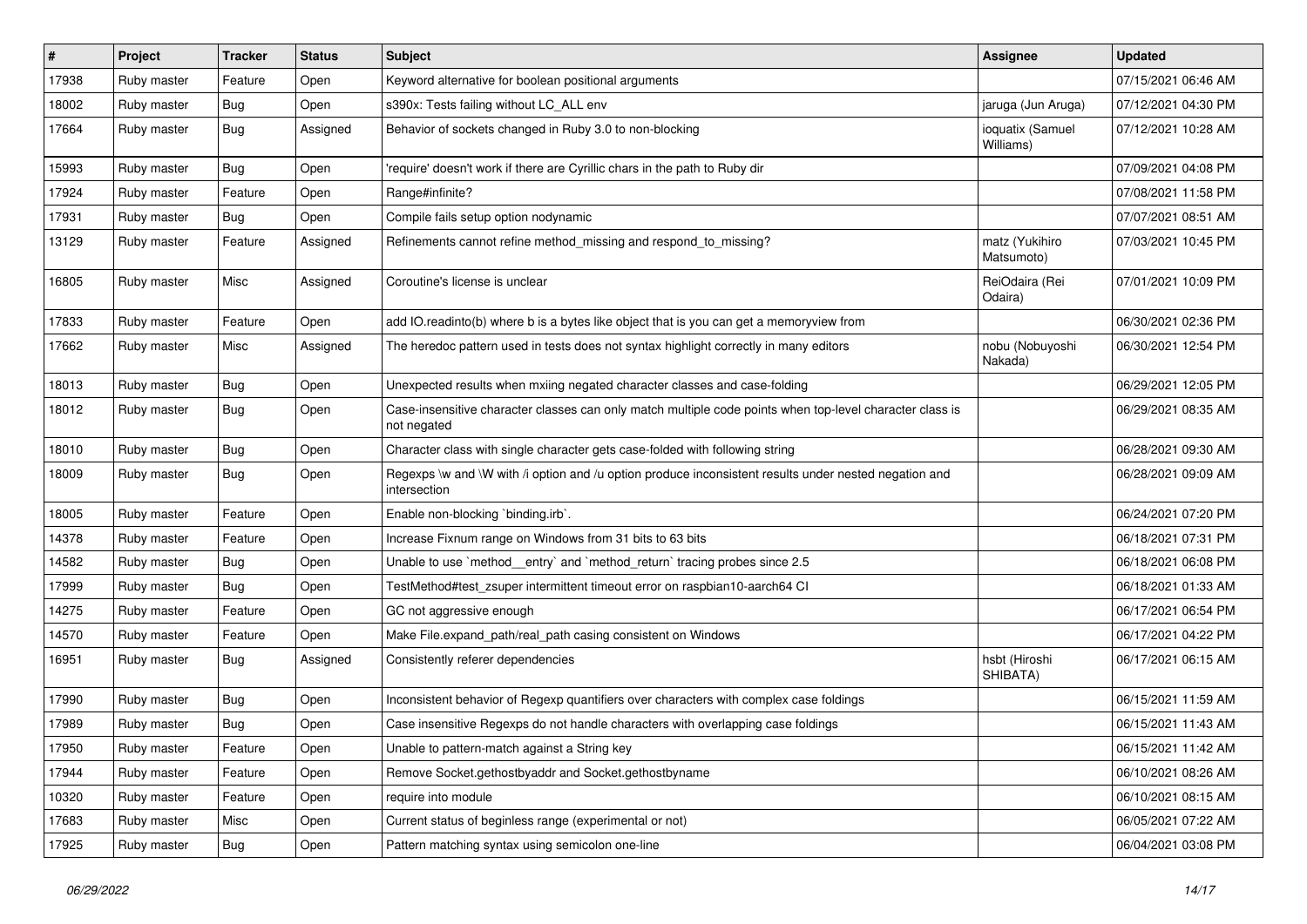| $\sharp$ | Project     | <b>Tracker</b> | <b>Status</b> | <b>Subject</b>                                                                    | <b>Assignee</b>              | <b>Updated</b>      |
|----------|-------------|----------------|---------------|-----------------------------------------------------------------------------------|------------------------------|---------------------|
| 13298    | Ruby master | Bug            | Assigned      | mingw SEGV TestEnumerable#test_callcc                                             | nobu (Nobuyoshi<br>Nakada)   | 06/04/2021 03:41 AM |
| 17926    | Ruby master | <b>Bug</b>     | Open          | spec/ruby/core/file/atime_spec.rb: a random failing test on Travis ppc64le        |                              | 06/02/2021 04:35 PM |
| 8460     | Ruby master | Feature        | Assigned      | PATCH: optparse: add keep_unknown option                                          | nobu (Nobuyoshi<br>Nakada)   | 05/27/2021 10:07 PM |
| 17884    | Ruby master | Feature        | Open          | locindex for profiling tools                                                      | ko1 (Koichi Sasada)          | 05/24/2021 04:17 PM |
| 17792    | Ruby master | Bug            | Open          | make notes and make test fail with Ruby3.0.1p64 RaspberryPI 4B Ubuntu 20.10 ARM64 |                              | 05/23/2021 08:23 PM |
| 17210    | Ruby master | Feature        | Open          | More readable and useful `Set#inspect`                                            | knu (Akinori MUSHA)          | 05/19/2021 10:12 PM |
| 17859    | Ruby master | Feature        | Open          | Start IRB when running just `ruby`                                                |                              | 05/14/2021 07:54 AM |
| 17856    | Ruby master | Feature        | Open          | ary.member? is slower than ary.include?                                           |                              | 05/11/2021 10:12 AM |
| 17844    | Ruby master | Feature        | Open          | Support list of methods to test with respond_to?                                  |                              | 05/06/2021 07:00 PM |
| 17834    | Ruby master | Feature        | Open          | Add a Bytes and BytesArray class that implement memoryview                        |                              | 05/06/2021 02:22 PM |
| 17851    | Ruby master | Feature        | Open          | ruby extension for memoryview                                                     |                              | 05/05/2021 03:15 PM |
| 17825    | Ruby master | Feature        | Open          | Uniformize Float::INFINITY and Date::infinity.new                                 |                              | 05/04/2021 01:43 AM |
| 17647    | Ruby master | Feature        | Open          | Print register `r11` on 32-bit ARM Linux                                          |                              | 04/30/2021 11:22 AM |
| 17830    | Ruby master | Feature        | Open          | Add Integer#previous and Integer#prev                                             | matz (Yukihiro<br>Matsumoto) | 04/27/2021 11:35 PM |
| 17016    | Ruby master | Feature        | Open          | Enumerable#accumulate                                                             |                              | 04/27/2021 03:14 PM |
| 9010     | Ruby master | <b>Bug</b>     | Assigned      | /configure --prefix= cannot handle directories with spaces                        | nobu (Nobuyoshi<br>Nakada)   | 04/26/2021 10:38 PM |
| 17829    | Ruby master | Misc           | Open          | Clang/LLVM correctness of x64-mingw32 build (`shorten-64-to-32` warnings)         |                              | 04/26/2021 04:23 PM |
| 17817    | Ruby master | Bug            | Open          | --jit outputs ./tmp/_ruby_mjit_*.h: No such file or directory on with TMP         |                              | 04/22/2021 11:57 AM |
| 17790    | Ruby master | Feature        | Open          | Have a way to clear a String without resetting its capacity                       |                              | 04/21/2021 11:27 PM |
| 17815    | Ruby master | Misc           | Open          | Snapcraft Ruby plugin                                                             |                              | 04/20/2021 07:59 PM |
| 12543    | Ruby master | Feature        | Assigned      | explicit tail call syntax: foo() then return                                      | matz (Yukihiro<br>Matsumoto) | 04/18/2021 03:02 PM |
| 17808    | Ruby master | Feature        | Open          | Feature Request: JS like splat of Object properties as named method parameters    |                              | 04/17/2021 11:43 PM |
| 11230    | Ruby master | <b>Bug</b>     | Open          | Should rb_struct_s_members() be public API?                                       |                              | 04/17/2021 05:06 PM |
| 17753    | Ruby master | Feature        | Open          | Add Module#namespace                                                              |                              | 04/17/2021 08:04 AM |
| 17749    | Ruby master | Feature        | Open          | Const source location without name                                                |                              | 04/17/2021 07:38 AM |
| 17797    | Ruby master | Feature        | Open          | MIPS support for addr2line.c                                                      |                              | 04/13/2021 03:49 AM |
| 17786    | Ruby master | Feature        | Open          | Proposal: new "ends" keyword                                                      |                              | 04/11/2021 01:40 AM |
| 16816    | Ruby master | Feature        | Open          | Prematurely terminated Enumerator should stay terminated                          |                              | 04/09/2021 09:24 PM |
| 17773    | Ruby master | Feature        | Open          | Alias `Numeric#zero?` and `Float#zero?` as `Numeric#empty?` and `Float#empty?`    |                              | 04/02/2021 03:39 PM |
| 17771    | Ruby master | Feature        | Open          | String#start_with? should not construct MatchData or set \$~                      |                              | 04/02/2021 02:49 PM |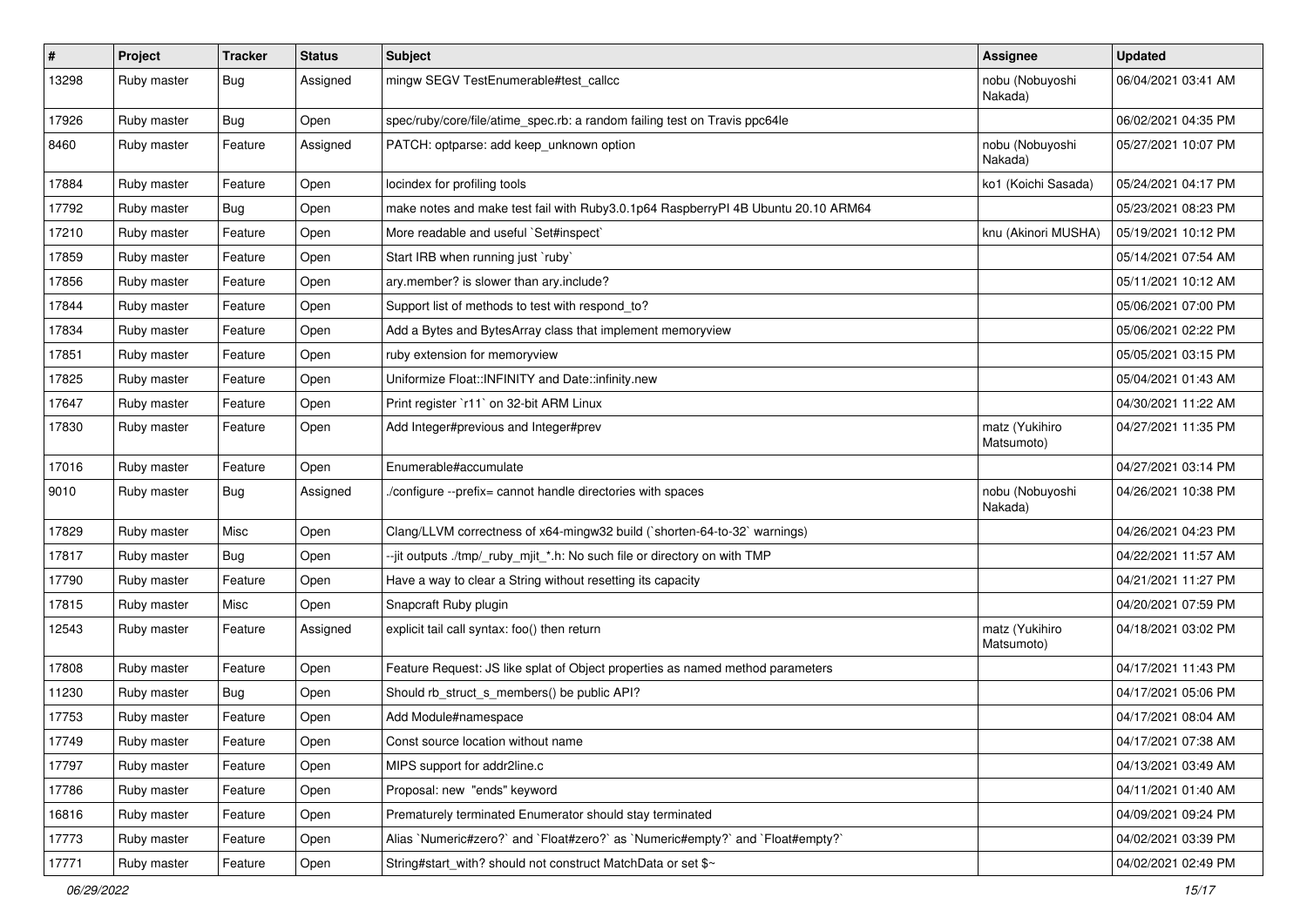| $\pmb{\#}$ | Project     | <b>Tracker</b> | <b>Status</b> | Subject                                                                                         | <b>Assignee</b>              | <b>Updated</b>      |
|------------|-------------|----------------|---------------|-------------------------------------------------------------------------------------------------|------------------------------|---------------------|
| 12689      | Ruby master | Bug            | Open          | Thread isolation of $$~$ and \$                                                                 |                              | 04/01/2021 08:51 PM |
| 17758      | Ruby master | Feature        | Open          | Provide Hash#count for performance improvement                                                  |                              | 03/28/2021 06:39 PM |
| 17354      | Ruby master | <b>Bug</b>     | Open          | Module#const_source_location is misleading for constants awaiting autoload                      |                              | 03/26/2021 05:56 PM |
| 17679      | Ruby master | <b>Bug</b>     | Assigned      | Ractor incoming channel can consume unlimited resources                                         | ko1 (Koichi Sasada)          | 03/26/2021 09:16 AM |
| 17743      | Ruby master | Feature        | Open          | Show argument types in backtrace                                                                |                              | 03/25/2021 06:39 PM |
| 17682      | Ruby master | Feature        | Open          | String#casecmp performance improvement                                                          |                              | 03/24/2021 02:29 PM |
| 17718      | Ruby master | Feature        | Open          | a method paramaters object that can be pattern matched against                                  |                              | 03/24/2021 01:29 PM |
| 17741      | Ruby master | Feature        | Open          | Ruby links to `objc` for convenience - this should be moved into a native ext                   |                              | 03/23/2021 01:24 AM |
| 17142      | Ruby master | <b>Bug</b>     | Open          | Ruby fails to build in AIX                                                                      |                              | 03/20/2021 07:08 AM |
| 13820      | Ruby master | Feature        | Open          | Add a nil coalescing operator                                                                   |                              | 03/16/2021 03:34 PM |
| 17680      | Ruby master | Bug            | Open          | tab completion no longer works on irb3.0                                                        |                              | 03/13/2021 08:06 AM |
| 17676      | Ruby master | <b>Bug</b>     | Assigned      | Accessing ENV from Ractor raises IsolationError                                                 | ko1 (Koichi Sasada)          | 03/09/2021 02:37 AM |
| 17677      | Ruby master | Bug            | Assigned      | Ractor crashes fork when blocking                                                               | ko1 (Koichi Sasada)          | 03/09/2021 12:42 AM |
| 17678      | Ruby master | Bug            | Assigned      | Ractors do not restart after fork                                                               | ko1 (Koichi Sasada)          | 03/09/2021 12:42 AM |
| 13513      | Ruby master | Bug            | Assigned      | Resolv::DNS::Message.decode hangs after detecting truncation in UDP messages                    | akr (Akira Tanaka)           | 03/08/2021 11:35 PM |
| 17638      | Ruby master | Feature        | Assigned      | Support backtracing with the libbacktrace library                                               | naruse (Yui NARUSE)          | 03/05/2021 03:40 PM |
| 16810      | Ruby master | <b>Bug</b>     | Open          | ruby segfaults on s390x with musl libc                                                          |                              | 03/05/2021 01:38 AM |
| 17663      | Ruby master | Feature        | Open          | Enumerator#with, an alternative to Enumerator#with_object                                       |                              | 03/02/2021 05:48 PM |
| 17660      | Ruby master | Feature        | Open          | Expose information about which basic methods have been redefined                                |                              | 03/02/2021 03:31 PM |
| 16113      | Ruby master | Feature        | Open          | Partial application                                                                             |                              | 03/02/2021 02:00 PM |
| 17667      | Ruby master | Bug            | Open          | Module#name needs synchronization                                                               | ko1 (Koichi Sasada)          | 03/02/2021 07:31 AM |
| 16842      | Ruby master | Bug            | Assigned      | inspect` prints the UTF-8 character U+0085 (NEXT LINE) verbatim even though it is not printable | duerst (Martin Dürst)        | 02/26/2021 05:43 AM |
| 17184      | Ruby master | Feature        | Open          | No stdlib function to perform simple string replacement                                         | matz (Yukihiro<br>Matsumoto) | 02/23/2021 09:27 PM |
| 14480      | Ruby master | Bug            | Open          | miniruby crashing when compiled with -O2 or -O1 on aarch64                                      |                              | 02/23/2021 10:35 AM |
| 16990      | Ruby master | Feature        | Open          | Sets: operators compatibility with Array                                                        |                              | 02/22/2021 11:37 PM |
| 17646      | Ruby master | <b>Bug</b>     | Open          | Check for `__builtin_mul_overflow` with `long long` arguments                                   |                              | 02/19/2021 06:19 PM |
| 17637      | Ruby master | Misc           | Open          | Endless ranges with `nil` boundary weird behavior                                               |                              | 02/19/2021 07:57 AM |
| 17591      | Ruby master | Misc           | Open          | Test frameworks and REPLs do not show deprecation warnings by default                           |                              | 02/17/2021 09:06 AM |
| 17627      | Ruby master | Feature        | Open          | Suggestion: Implement `freeze_values` instance method on collection-like classes.               |                              | 02/16/2021 07:58 PM |
| 17593      | Ruby master | Feature        | Assigned      | load_iseq_eval should override the ISeq path                                                    | ko1 (Koichi Sasada)          | 02/16/2021 08:27 AM |
| 7394       | Ruby master | Feature        | Assigned      | Enumerable#find ifnone parameter could be non-callable                                          | nobu (Nobuyoshi<br>Nakada)   | 02/10/2021 09:32 AM |
| 17140      | Ruby master | Feature        | Open          | Merge Enumerable#grep(_v) with Enumerable#select/reject                                         |                              | 02/10/2021 07:56 AM |